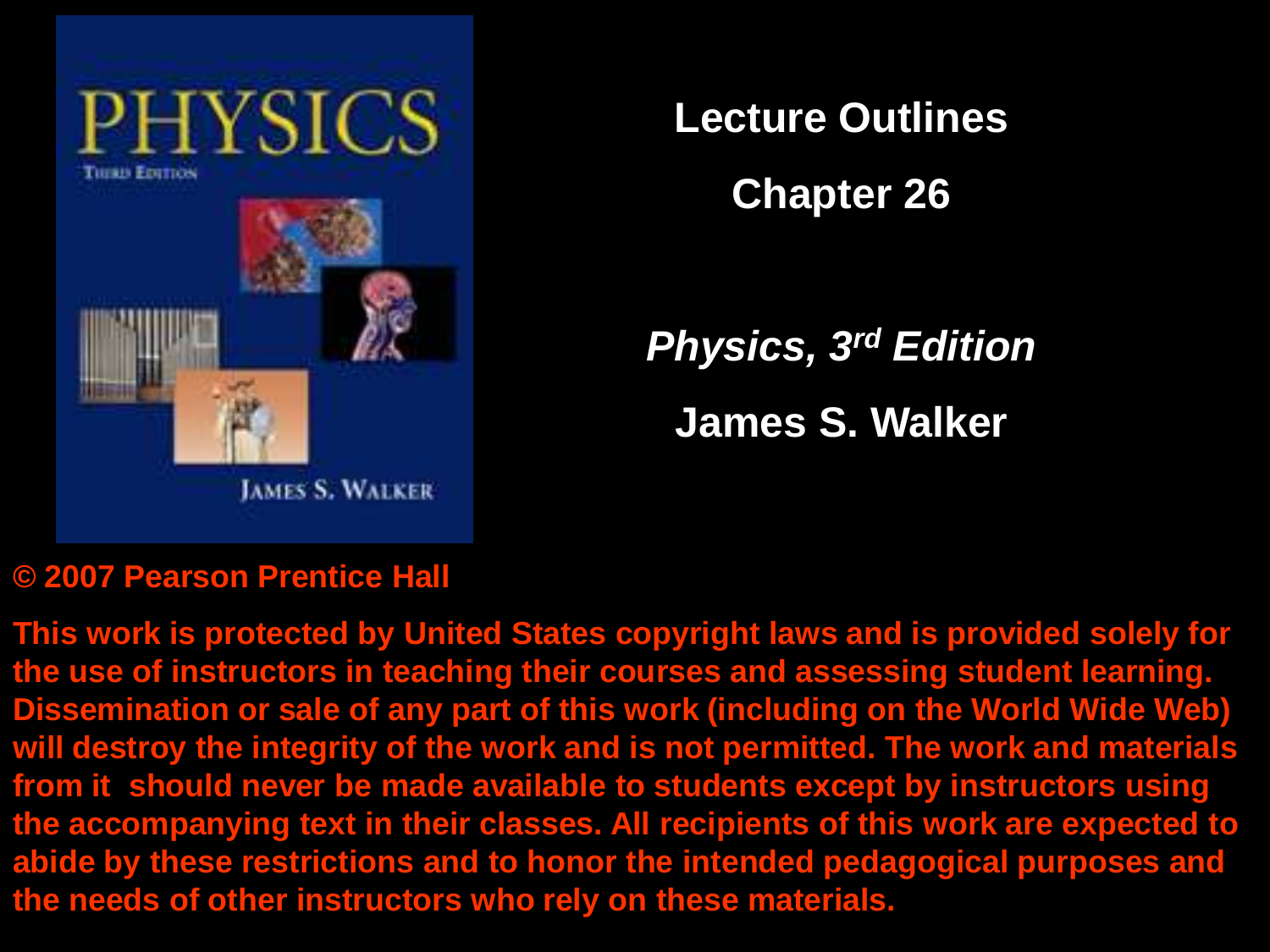# **Chapter 26**

# **Geometrical Optics**



Copyright C 2007 Pearson Prentice Hall, Inc.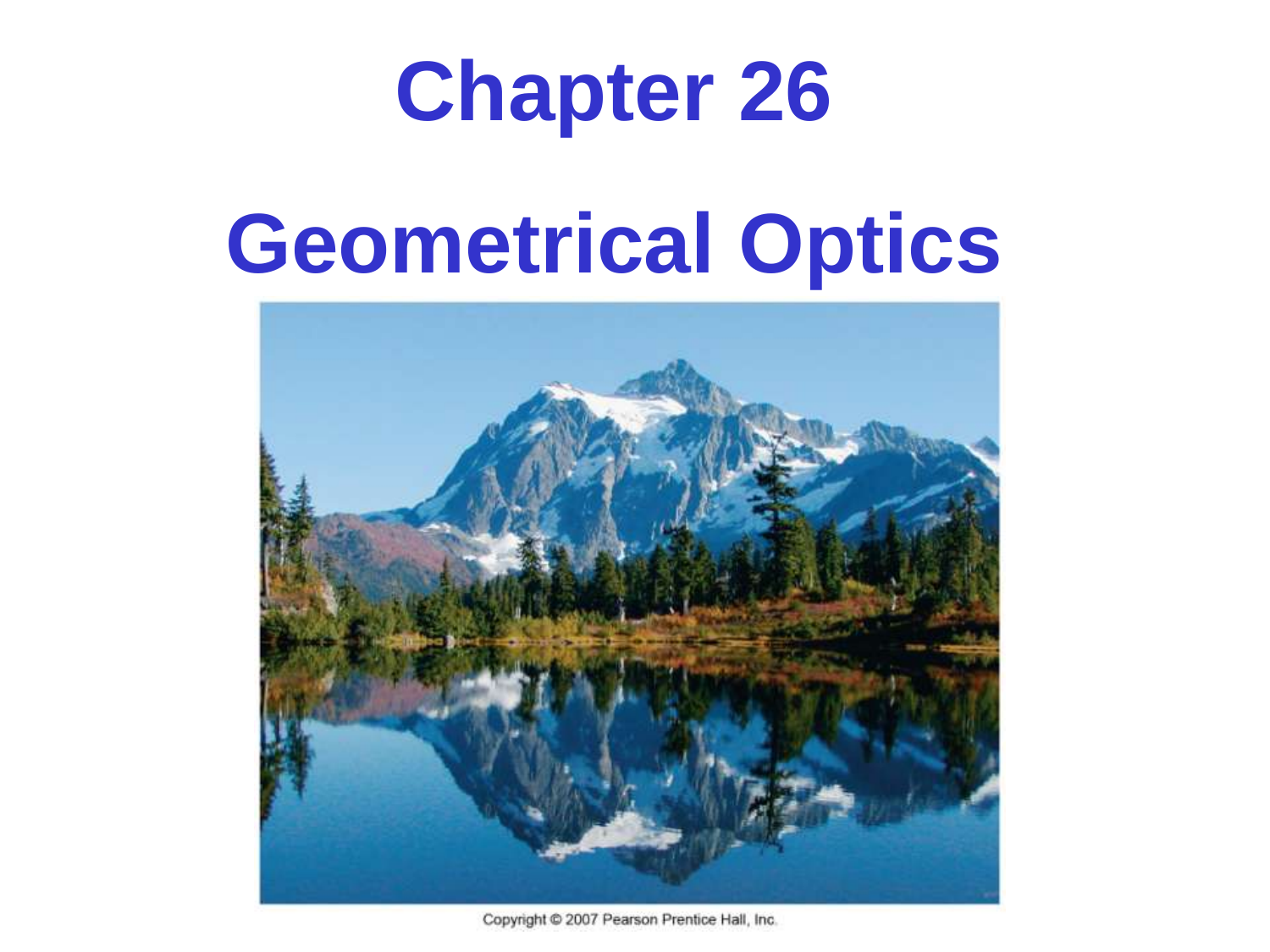# **Units of Chapter 26**

- **The Reflection of Light**
- **Forming Images with a Plane Mirror**
- **Spherical Mirrors**
- **Ray Tracing and the Mirror Equation**
- **The Refraction of Light**
- **Ray Tracing for Lenses**
- **The Thin-Lens Equation**
- **Dispersion and the Rainbow**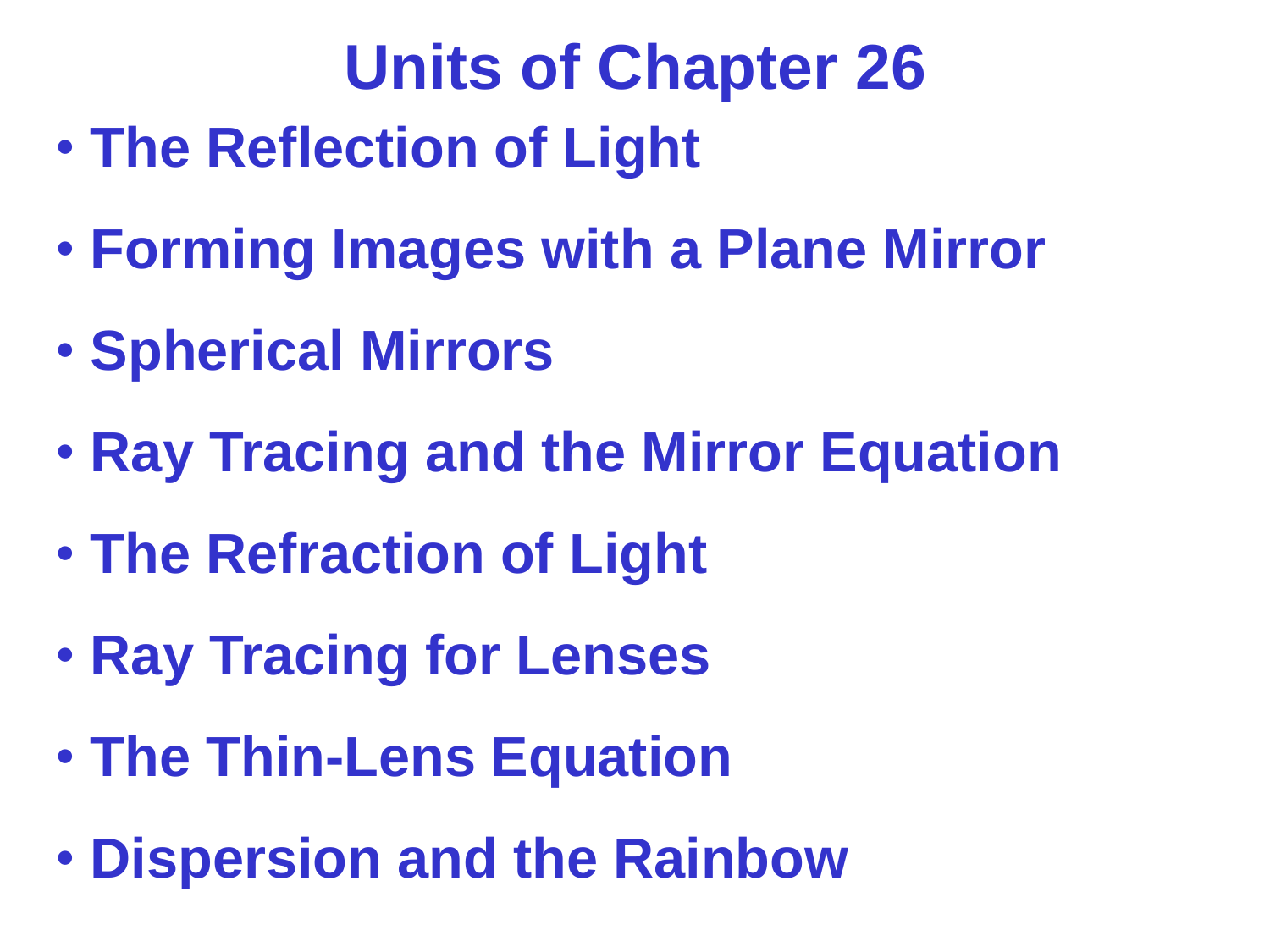**If a stone is dropped into a pond, circular waves emanate from the point where it landed. Rays, perpendicular to the wave fronts, give the direction in which the waves propagate.**

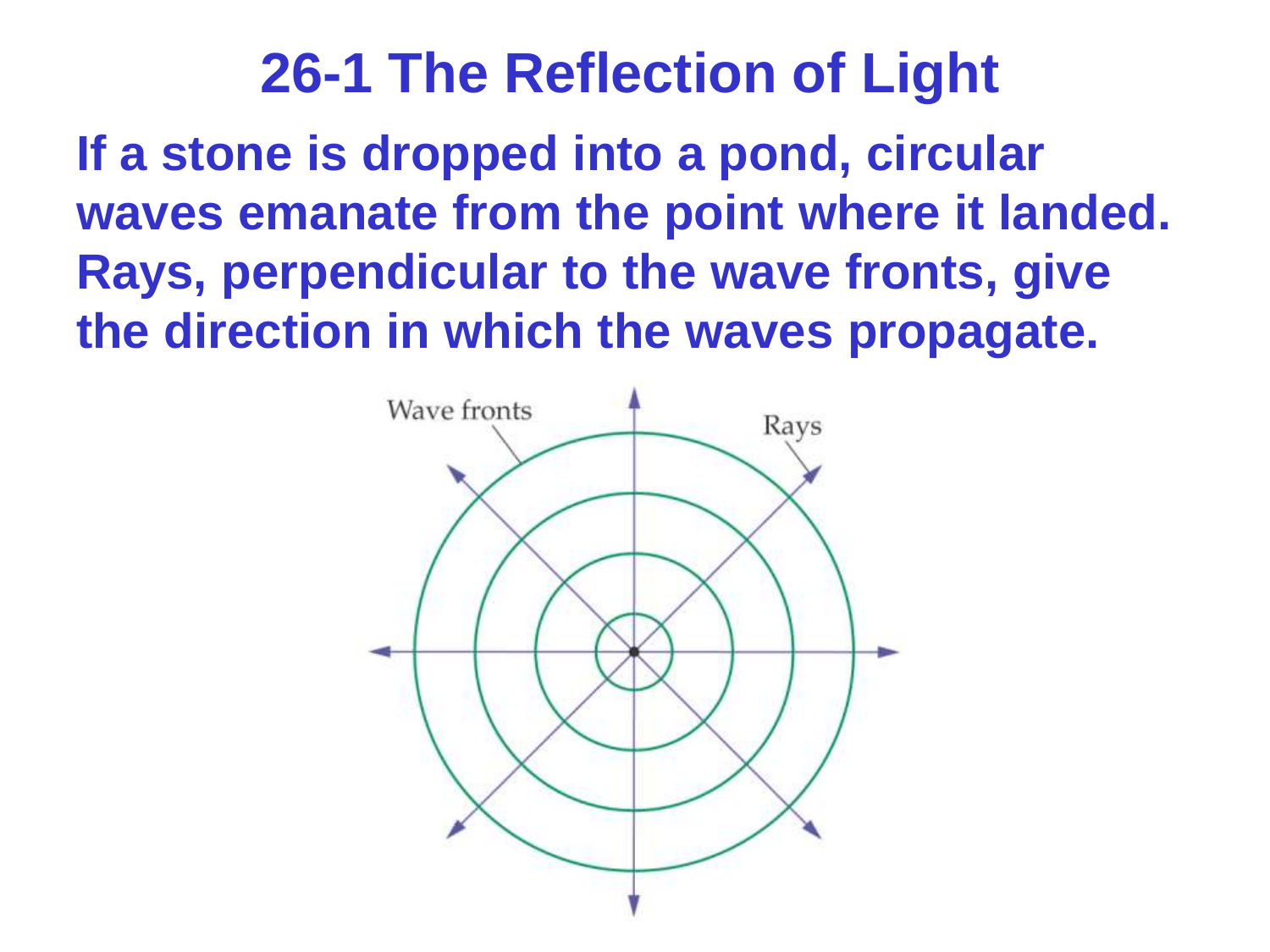**As one moves farther from a point wave source, the wave fronts become more nearly flat.**

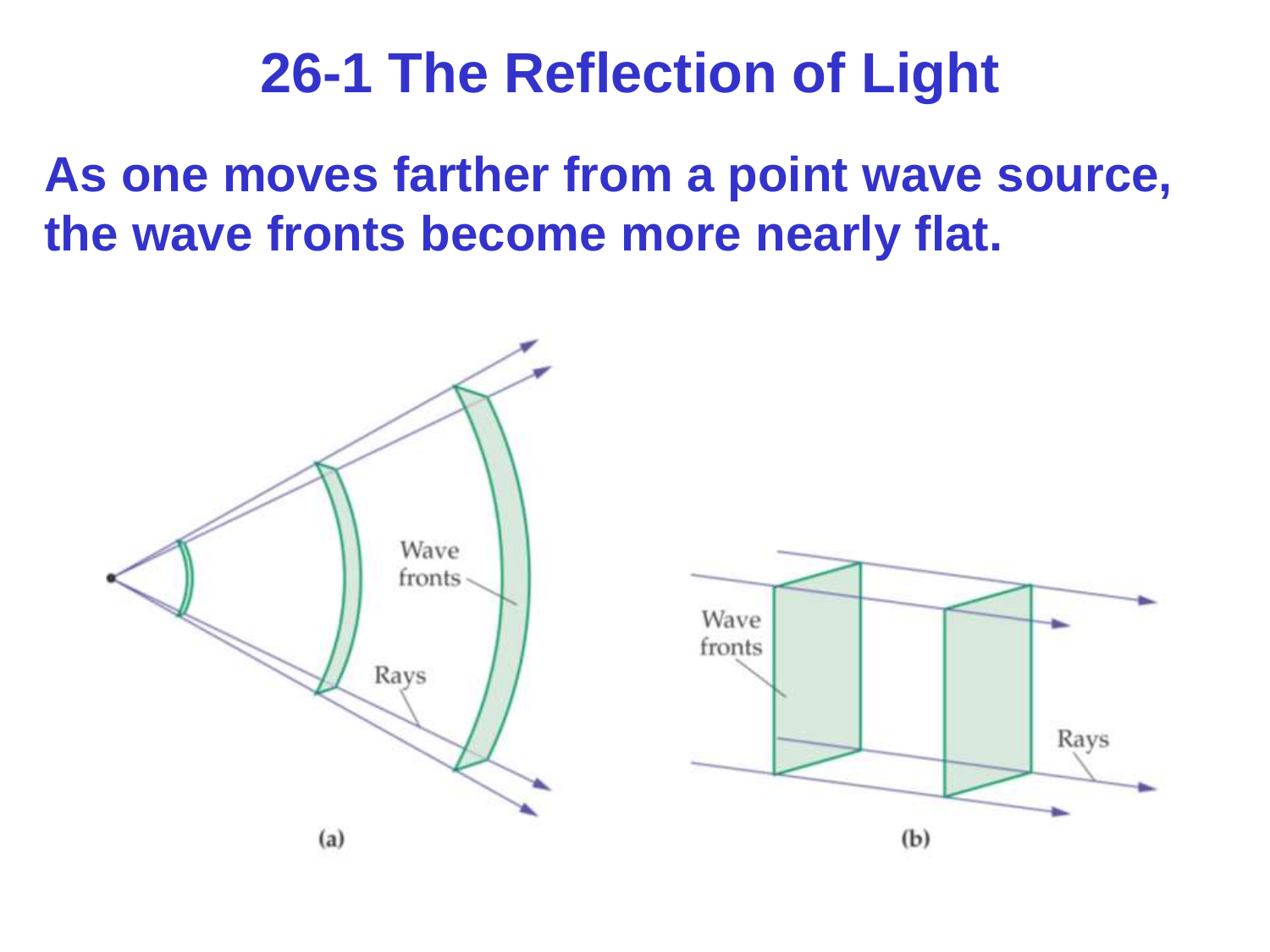**The law of reflection states that the angle of incidence equals the angle of reflection:**

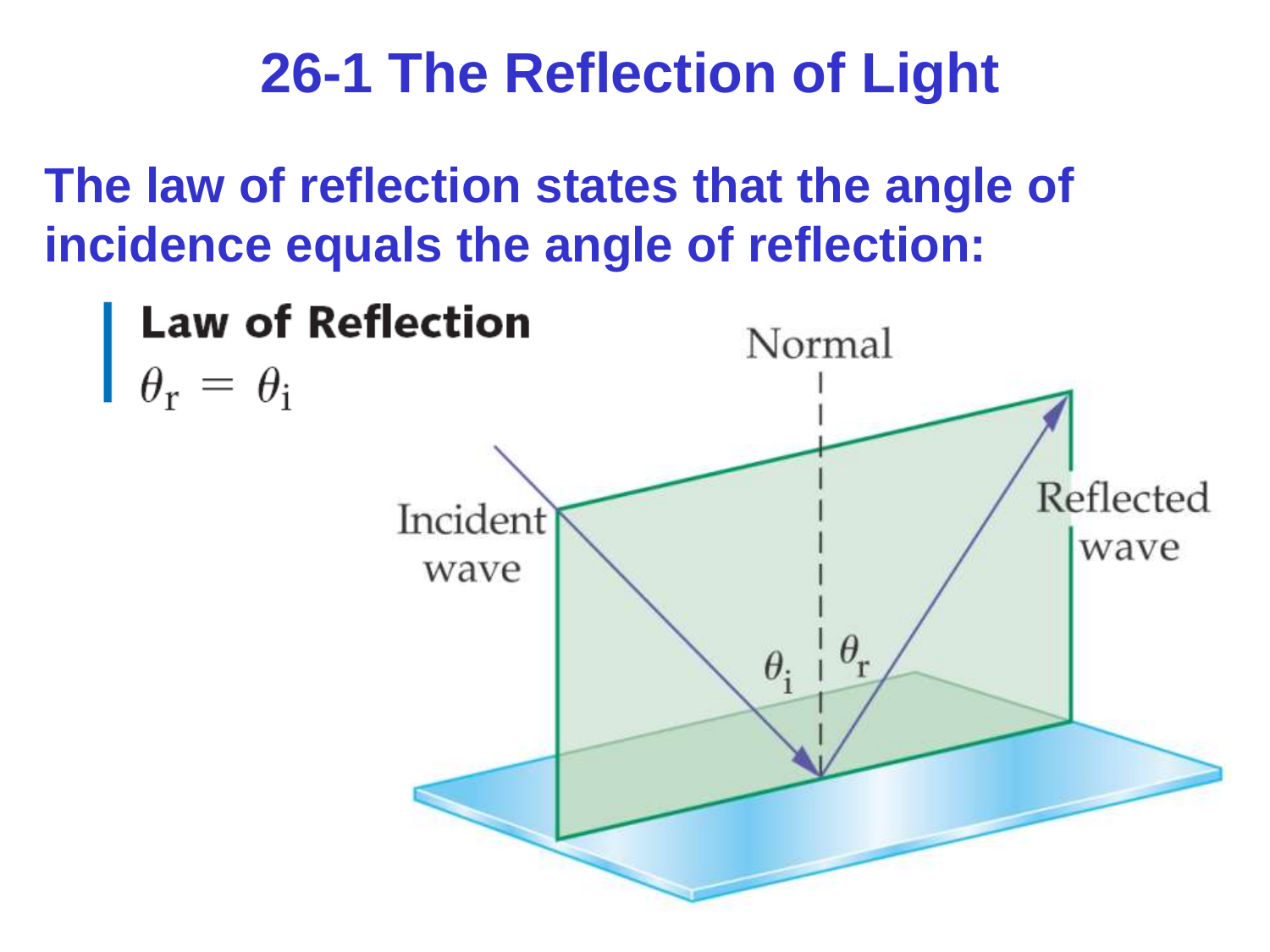**Reflection from a smooth surface is called specular reflection; if the surface is rough, it is diffuse reflection.**



(a) Specular reflection



(b) Diffuse reflection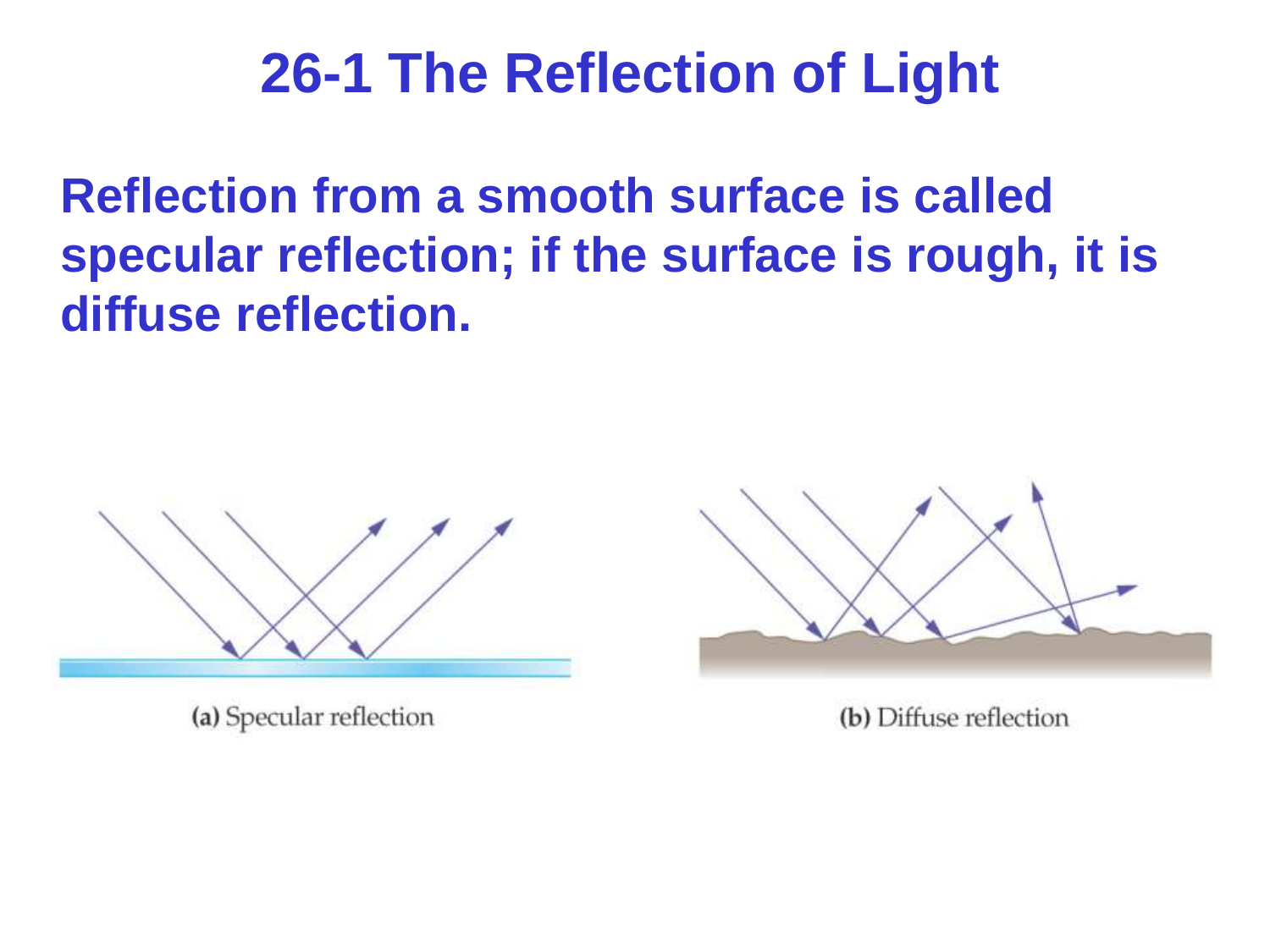## **26-2 Forming Images with a Plane Mirror**

**Light reflected from the flower and vase hits the mirror. Obeying the law of reflection, it enters the eye. The eye interprets the ray as having had a straight-line path, and sees the image behind the mirror.**

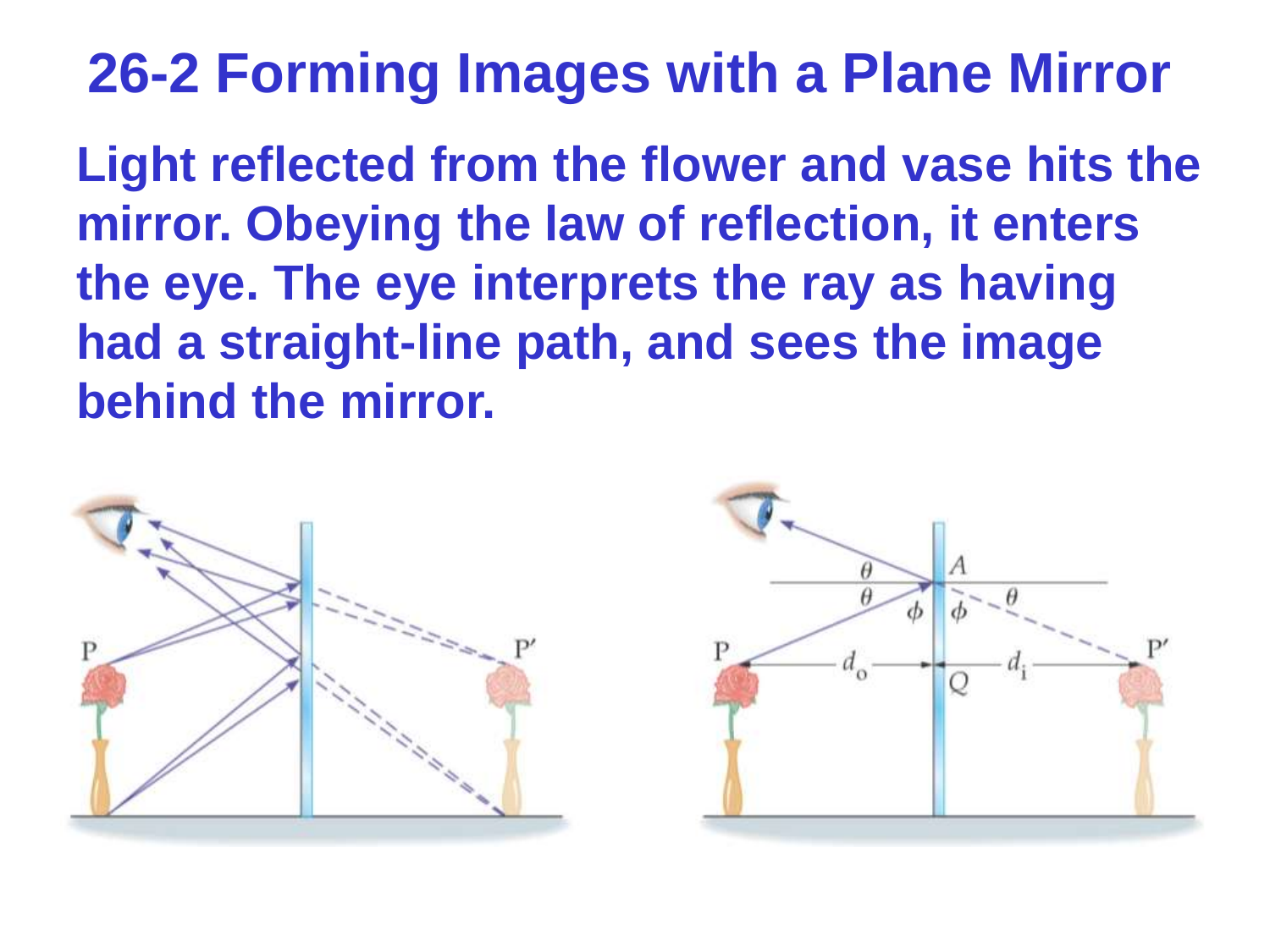## **26-2 Forming Images with a Plane Mirror**

**Properties of Mirror Images Produced by Plane Mirrors:**

**• A mirror image is upright, but appears reversed right to left.**

**• A mirror image appears to be the same distance behind the mirror that the object is in front of the mirror.**

**• A mirror image is the same size as the object.**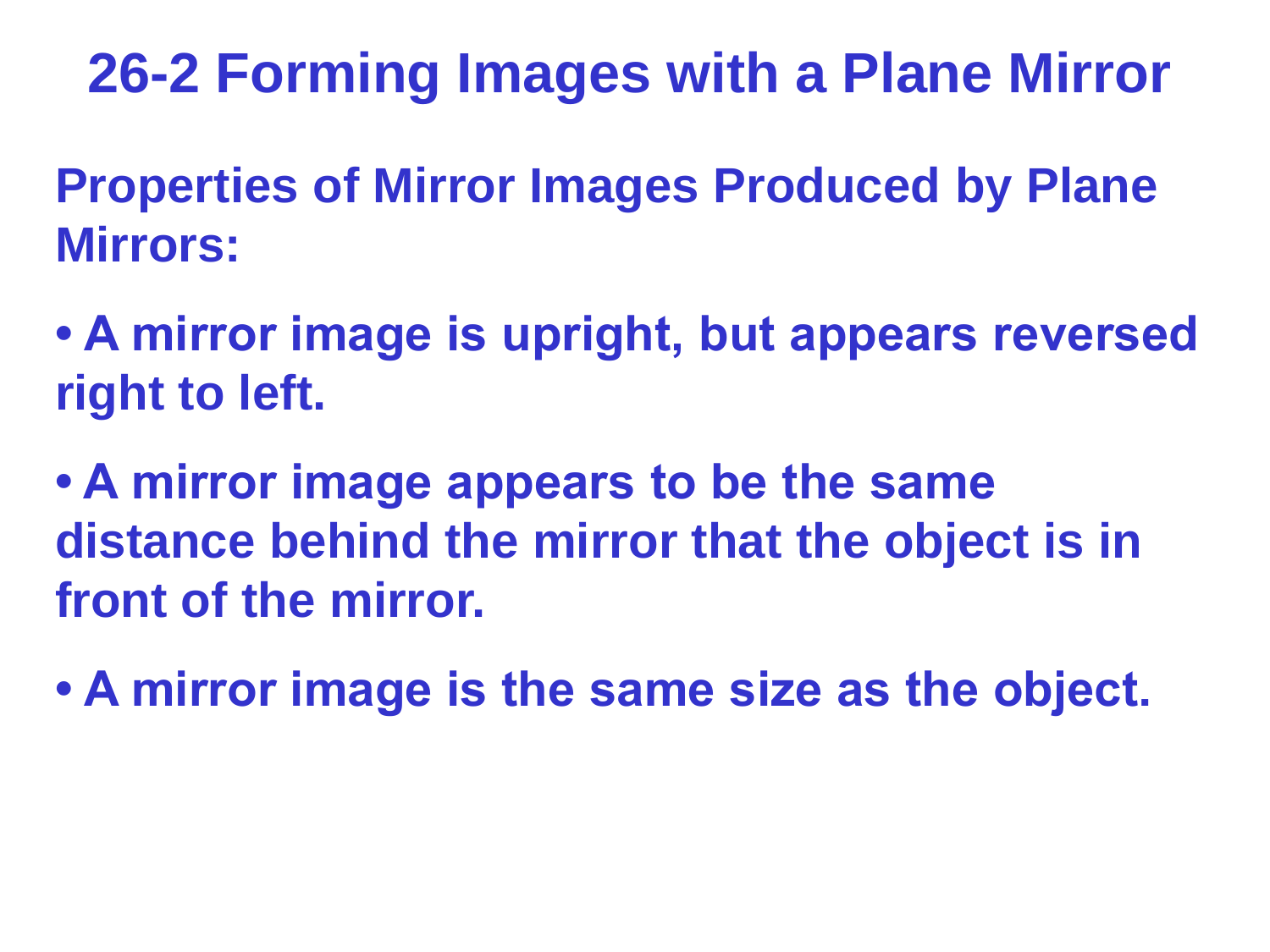## **26-2 Forming Images with a Plane Mirror**

**A corner reflector reflects light parallel to the incident ray, no matter the incident angle.**

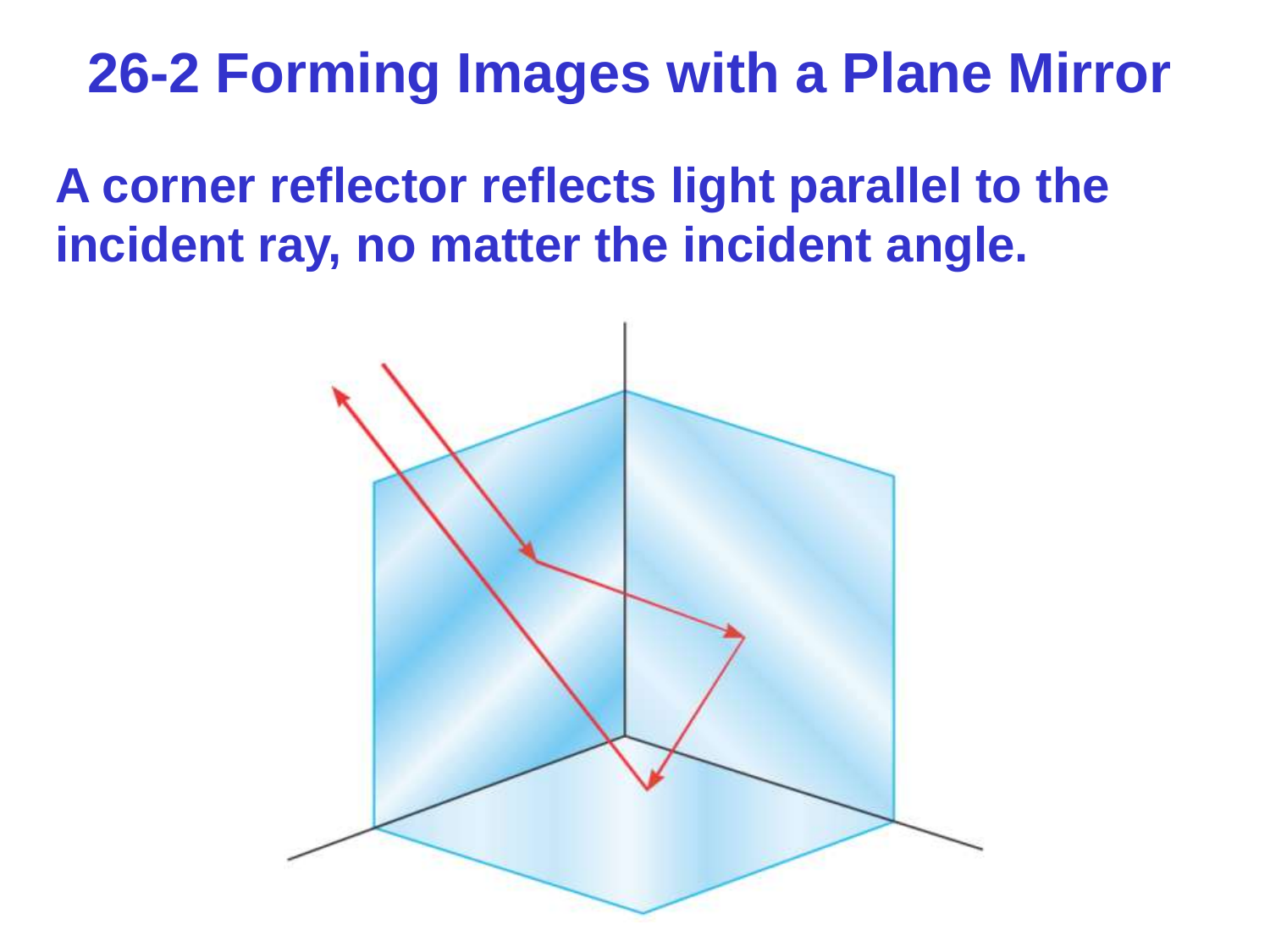**A spherical mirror has the shape of a section of a sphere. If the outside is mirrored, it is convex; if the inside is mirrored, it is concave.**

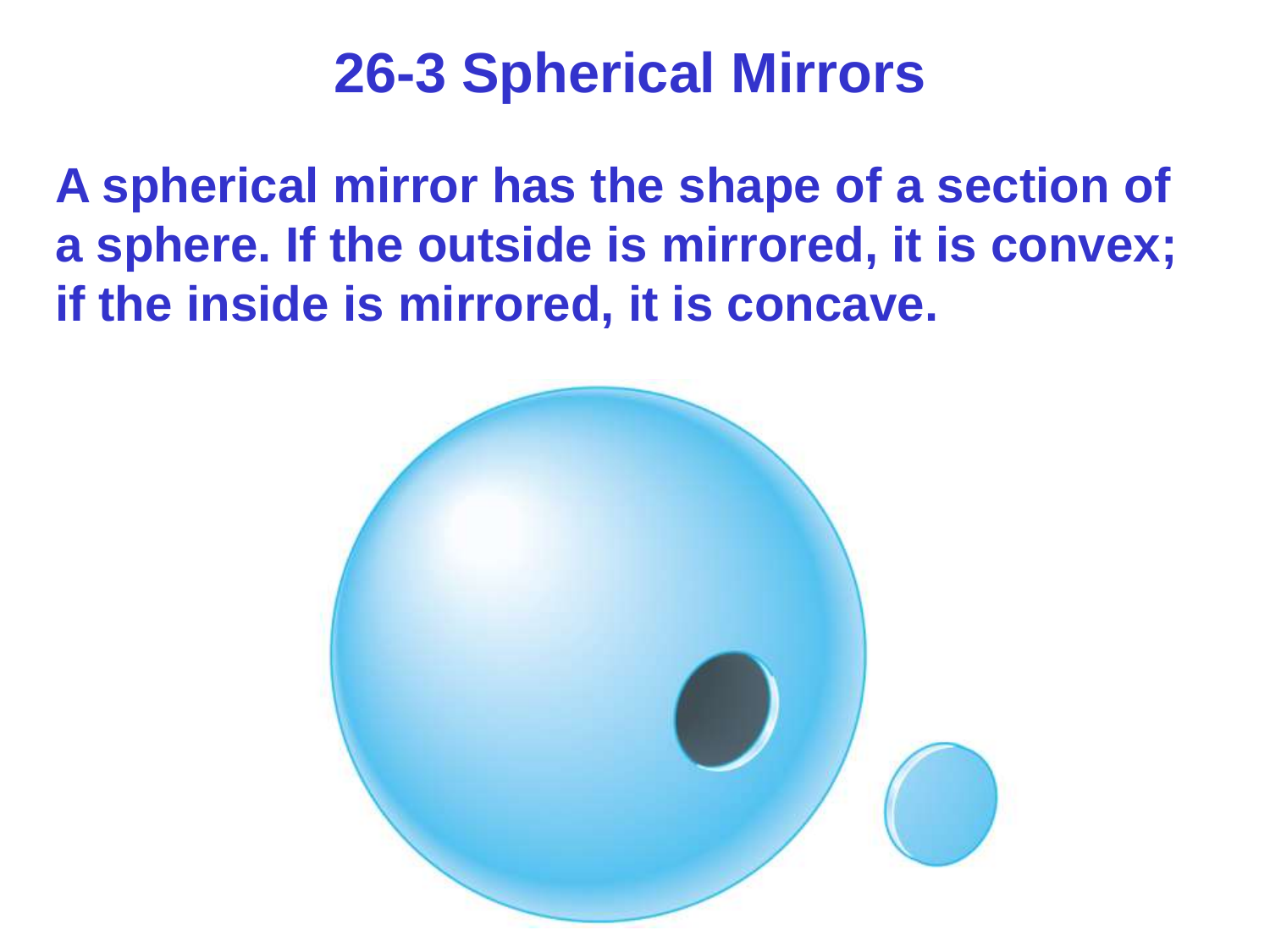**Spherical mirrors have a central axis (a radius of the sphere) and a center of curvature (the center of the sphere).**

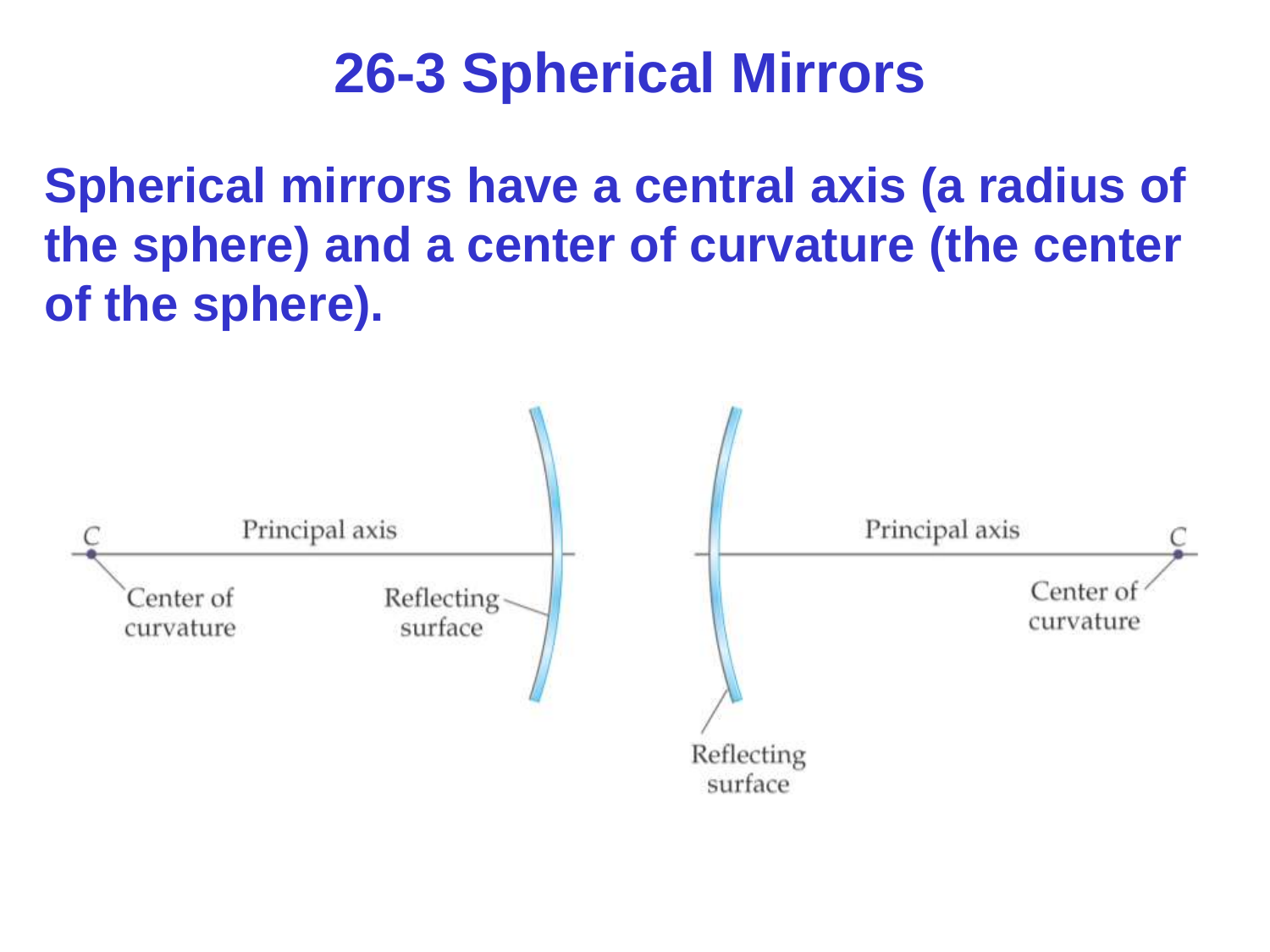**Parallel rays hitting a spherical mirror come together at the focal point (or appear to have come from the focal point, if the mirror is convex).**

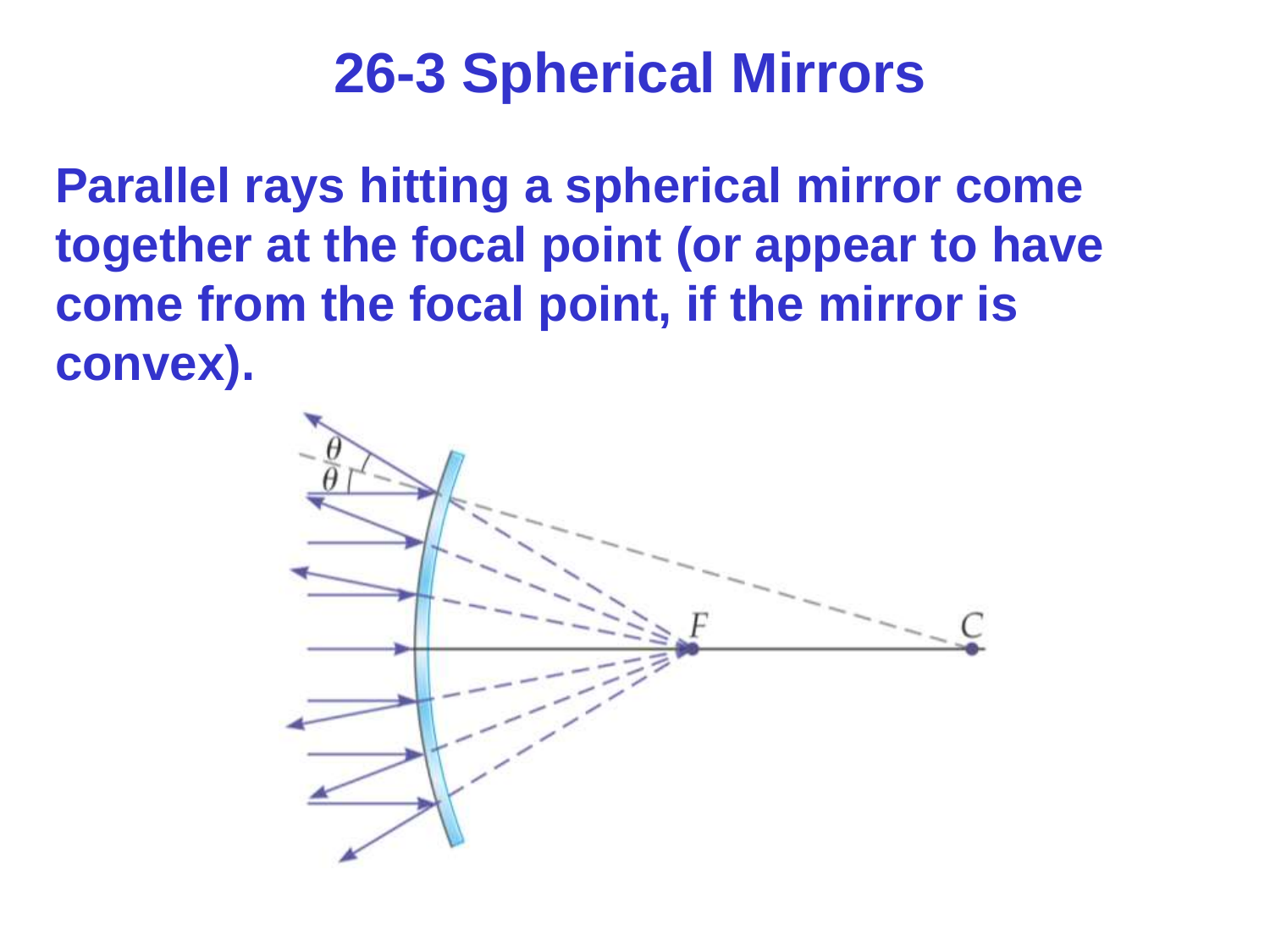**This is a ray diagram for finding the focal point of a concave mirror.**

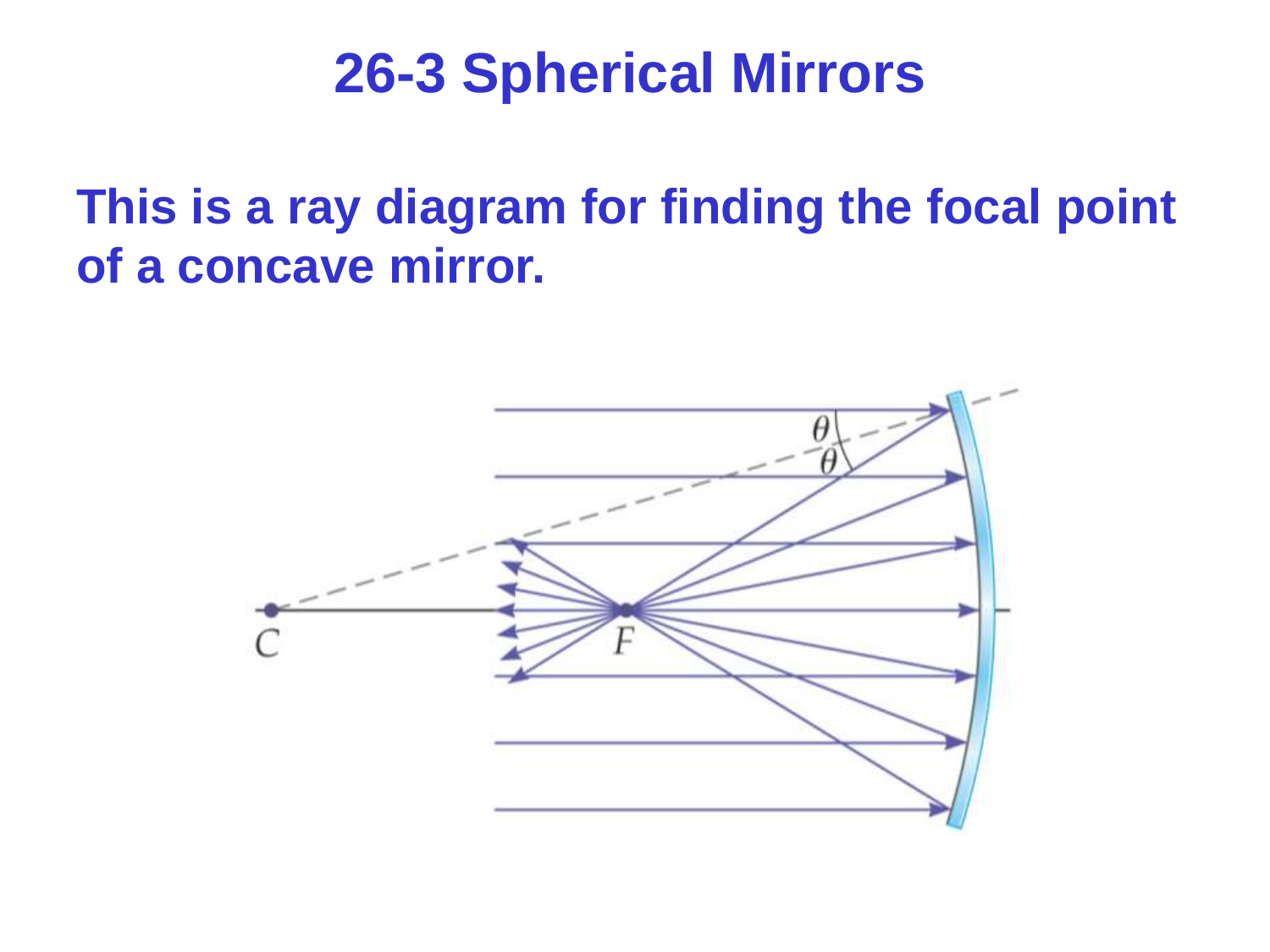Focal Length for a Convex Mirror of Radius R  $f = -\frac{1}{2}R$ <br>SI unit: m

**For a convex mirror, the focal length is negative, as the rays do not go through the focal point. The opposite is true for a concave mirror.**

**Focal Length for a Concave Mirror of Radius R**<br> $f = \frac{1}{2}R$ <br>SI unit: m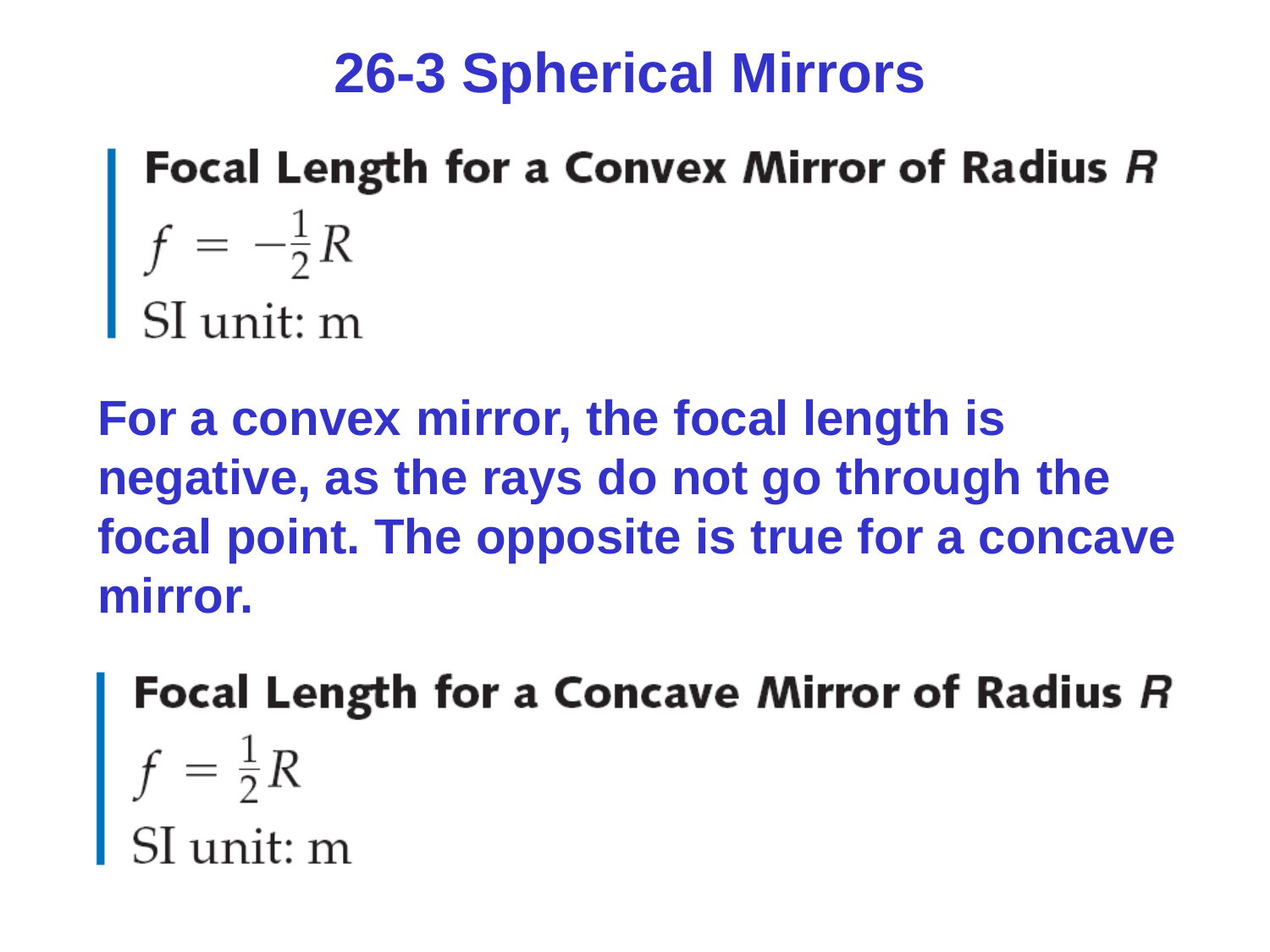**We have made the assumption here that the rays do not hit the mirror very far from the principal axis. If they do, the image is blurred; this is called spherical aberration, and can be remedied by using a parabolic mirror instead.**



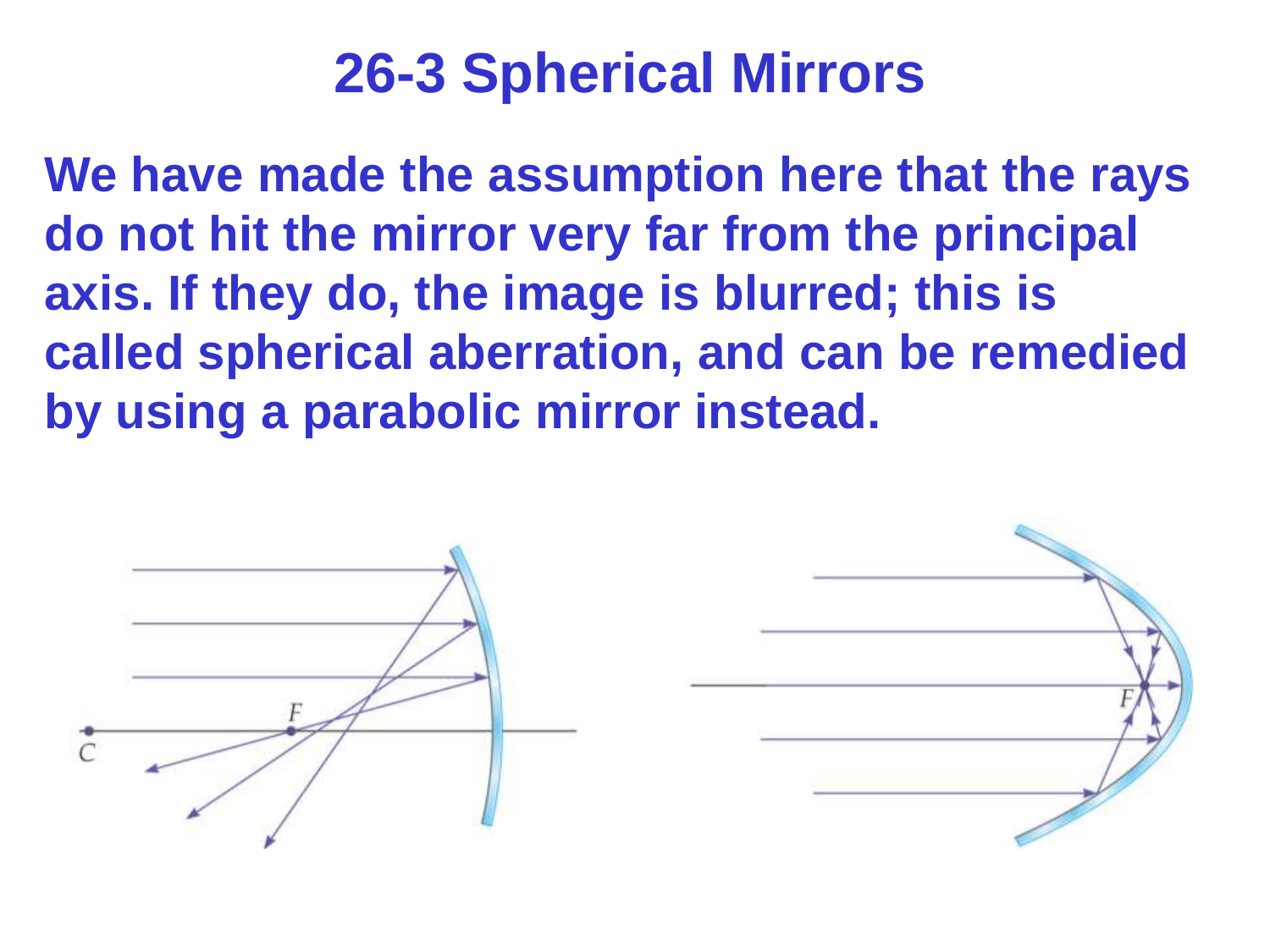**When the Hubble Space Telescope was first launched, its optics were marred by spherical aberration. This was fixed with corrective optics.**



Copyright @ 2007 Pearson Prentice Hall, Inc.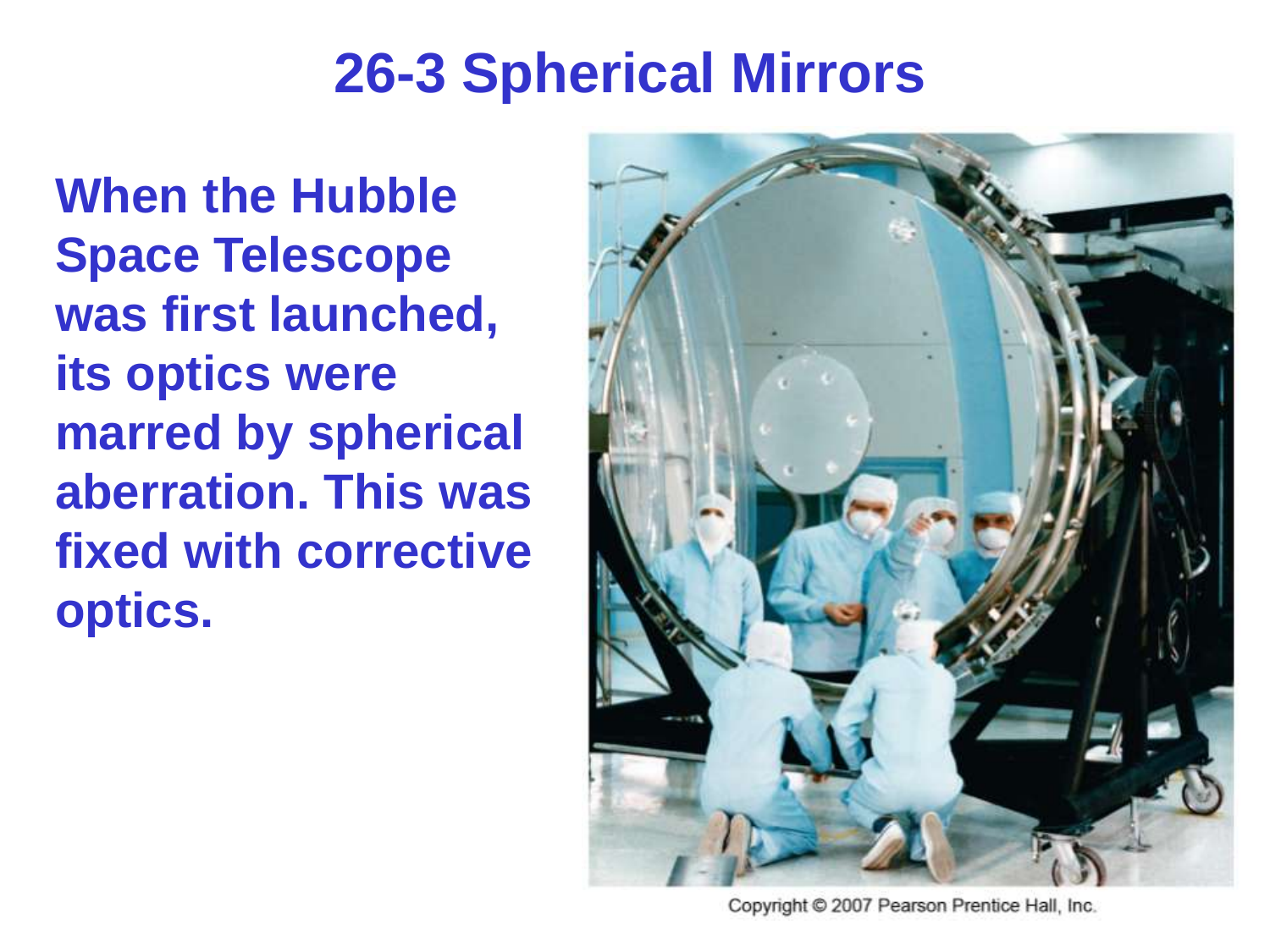**We use three principal rays in finding the image produced by a concave mirror.**

- **The parallel ray (***P* **ray) reflects through the focal point.**
- **The focal ray (***F* **ray) reflects parallel to the axis.**

• **The center-of-curvature ray (***C* **ray) reflects back along its incoming path.**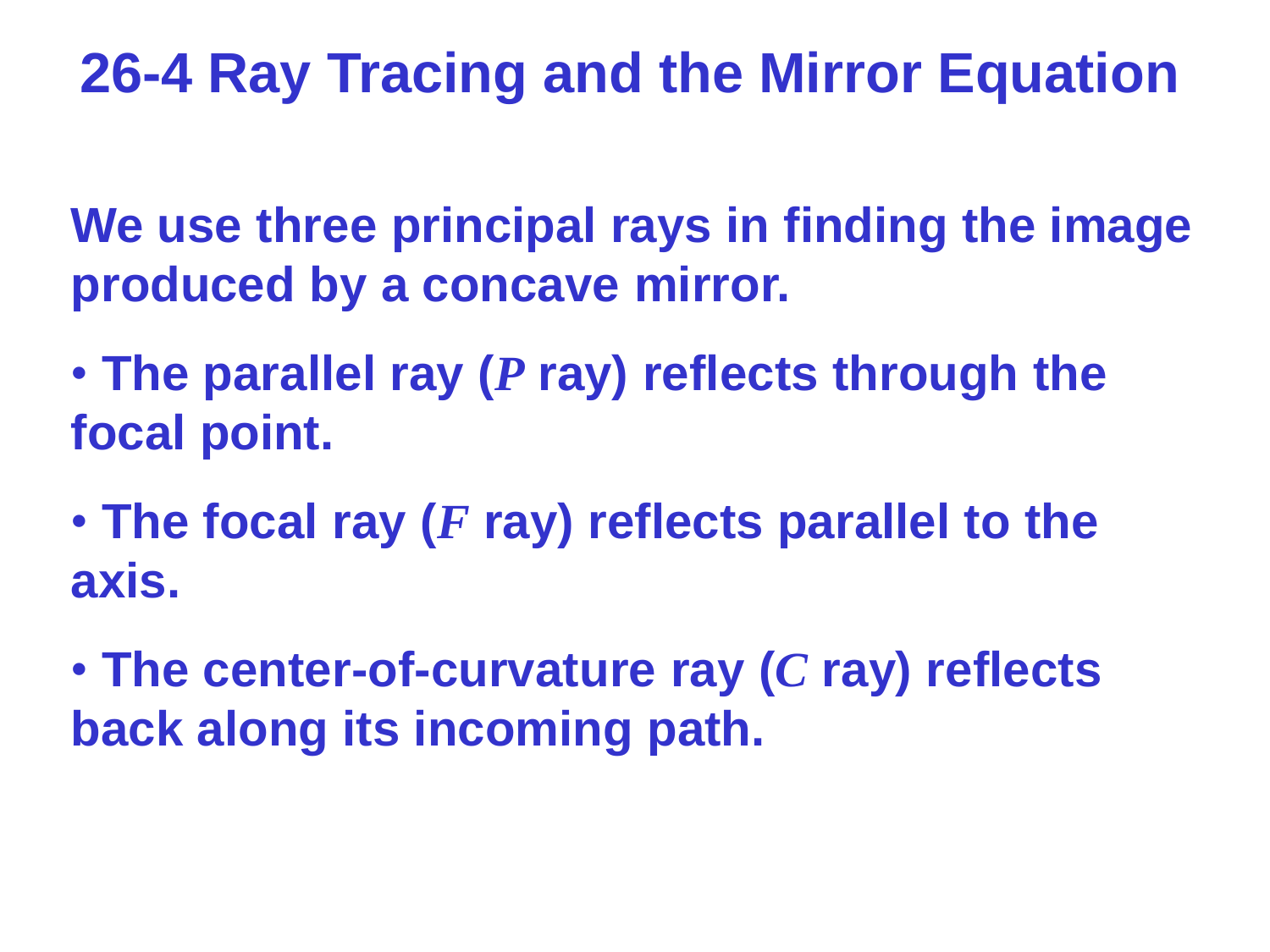**These three rays are illustrated here.**

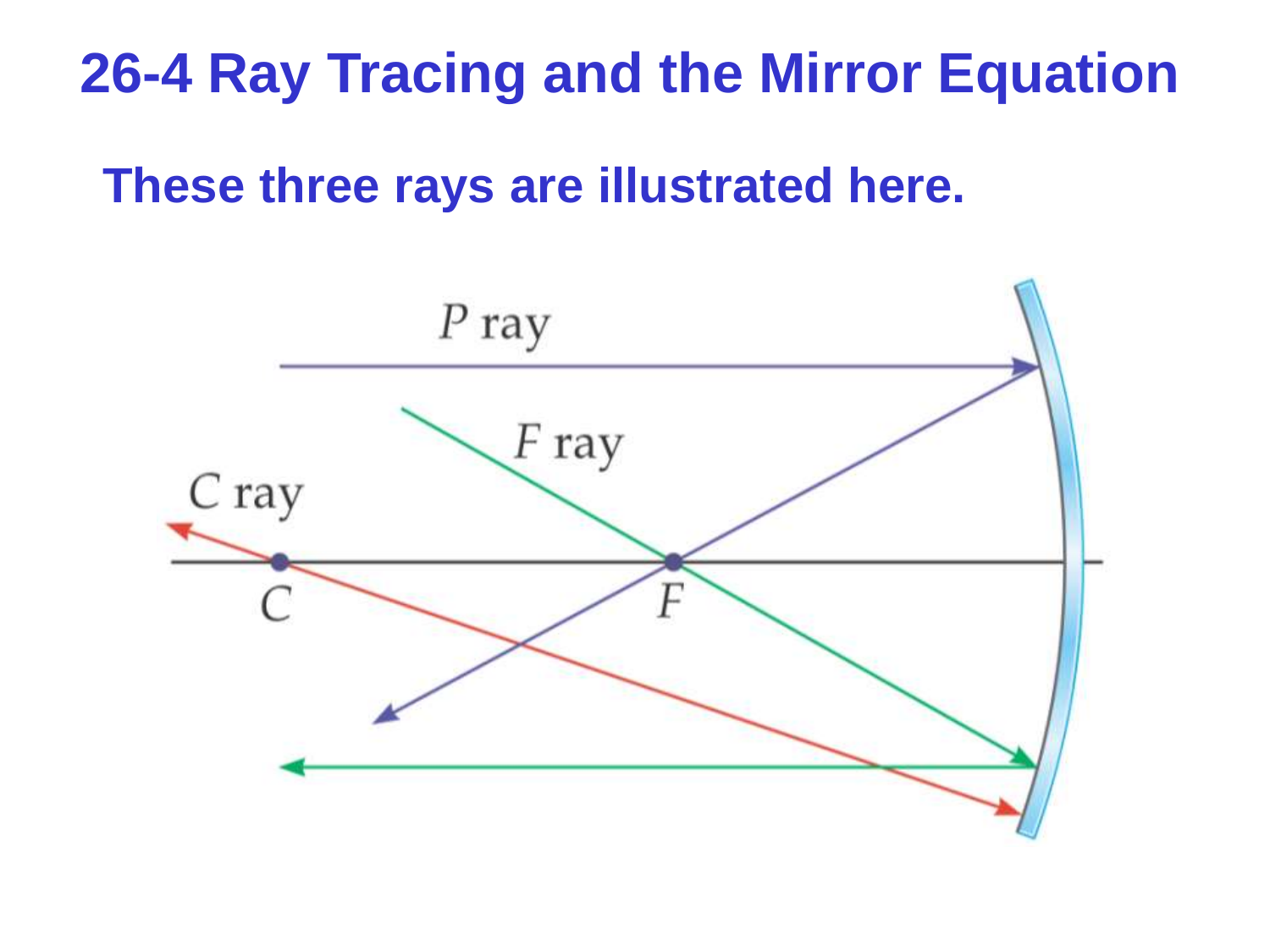**This image shows how these three rays are used to find the image formed by a convex mirror. The image is located where the projections of the three rays cross. The size of the image can also be determined.**

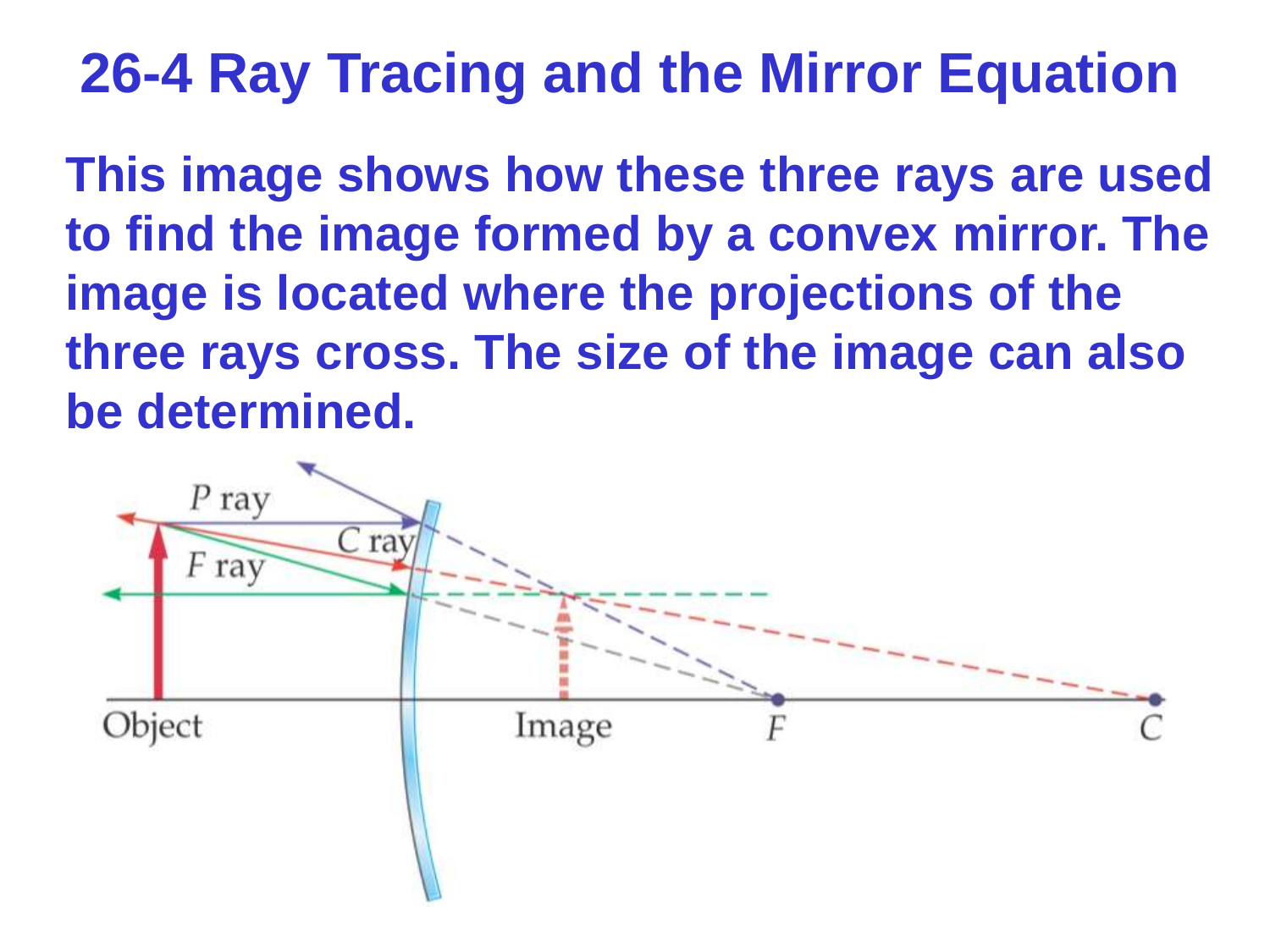**The process is similar for a concave mirror, although there are different results depending on where the object is placed.**

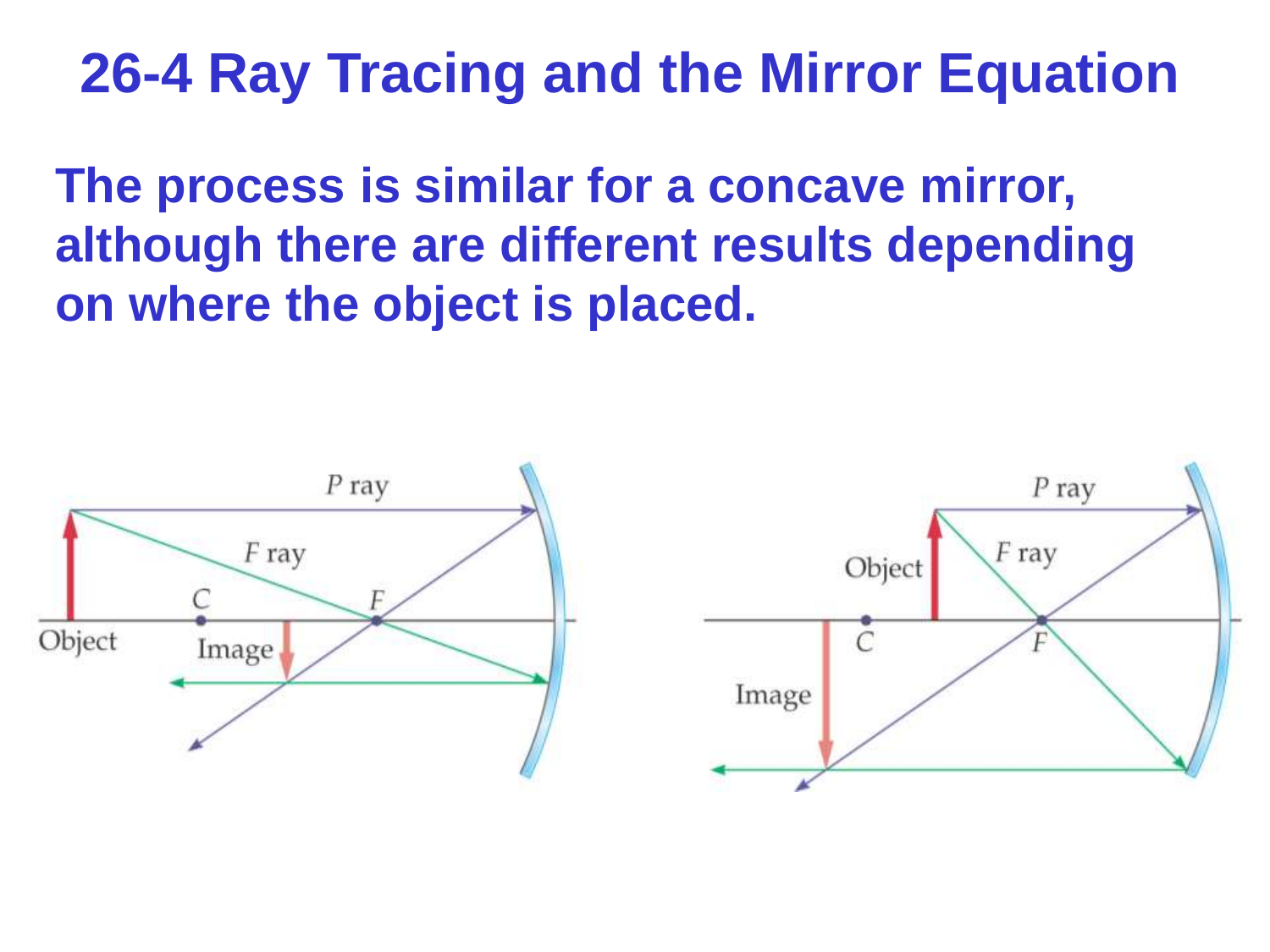## **We derive the mirror equation using the ray diagrams:**

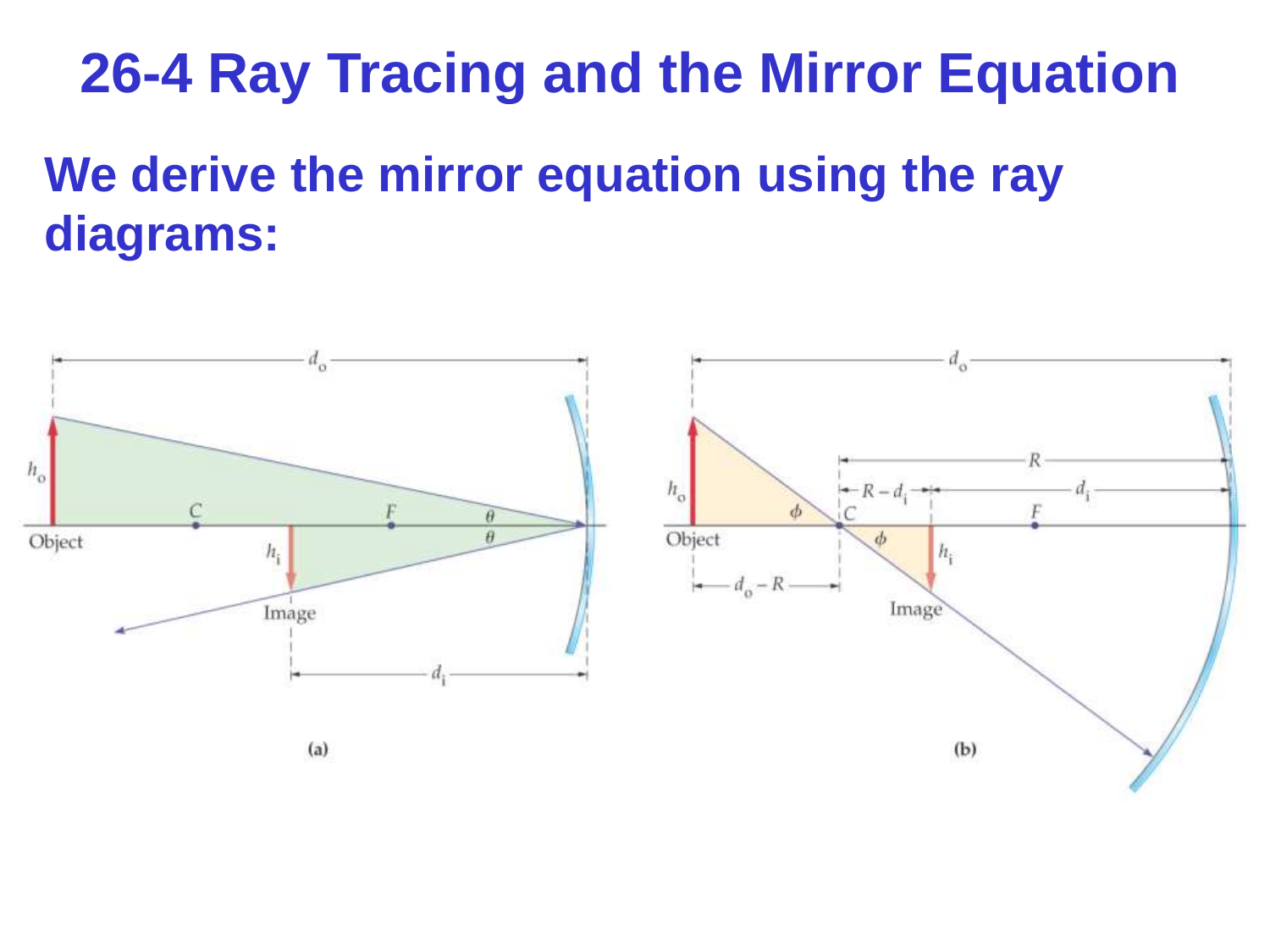**Using the similar triangles and the fact that**  *f* **= ½** *R***, we get the mirror equation:**

# **The Mirror Equation**<br> $\frac{1}{d_{\circ}} + \frac{1}{d_{\circ}} = \frac{1}{f}$

Here,  $d_0$  is the distance from the mirror to the **object,** *d***<sup>i</sup> is the distance from the mirror to the image, and** *f* **is the focal length.**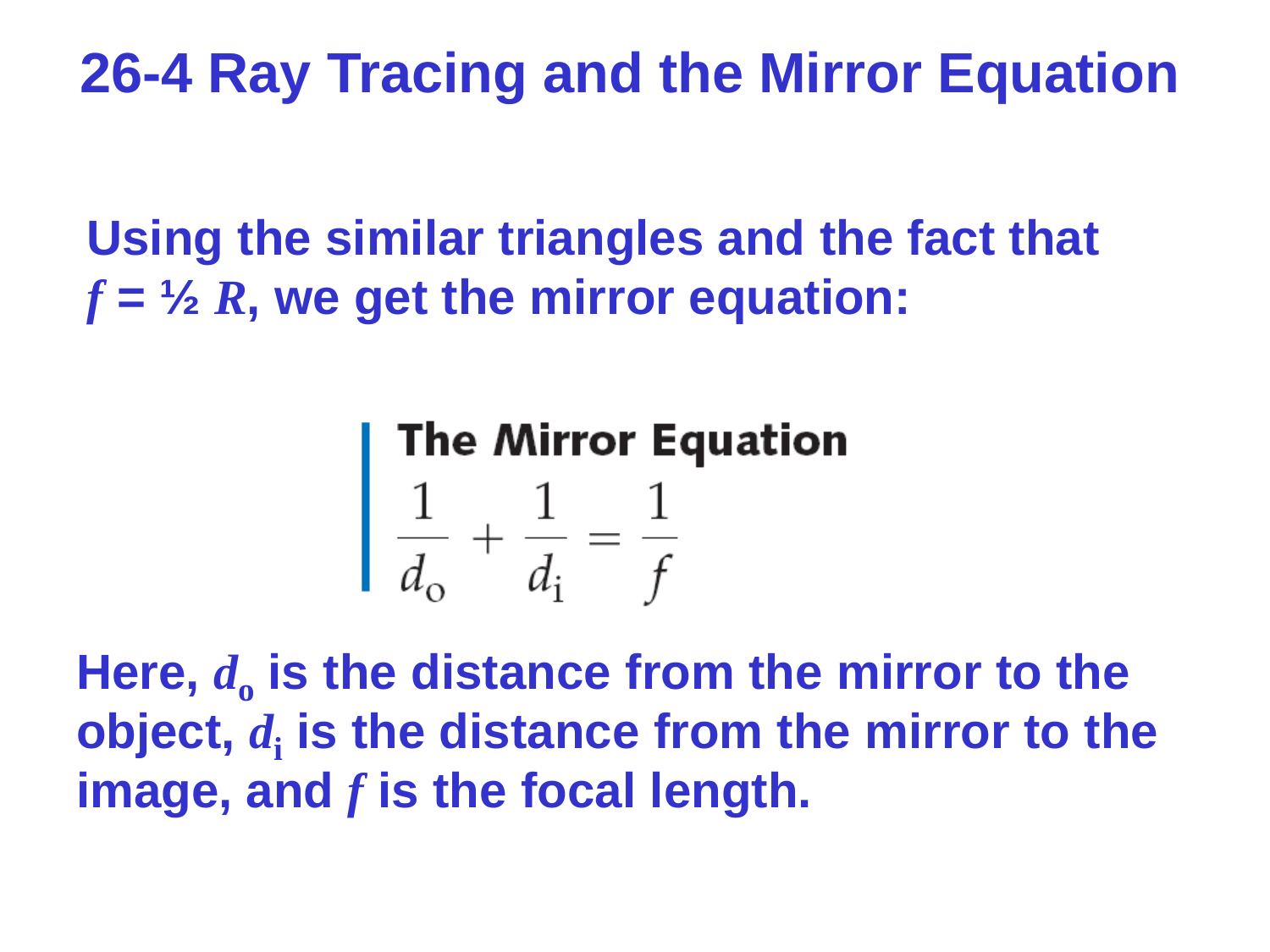#### TABLE 26-1 Imaging Characteristics of Convex and Concave Spherical Mirrors

| <b>CONVEX MIRROR</b>   |                   |                      |            |
|------------------------|-------------------|----------------------|------------|
| <b>Object location</b> | Image orientation | Image size           | Image type |
| Arbitrary              | Upright           | Reduced              | Virtual    |
| <b>CONCAVE MIRROR</b>  |                   |                      |            |
| <b>Object location</b> | Image orientation | Image size           | Image type |
| Beyond C               | Inverted          | Reduced              | Real       |
| C                      | Inverted          | Same as object       | Real       |
| Between $F$ and $C$    | Inverted          | Enlarged             | Real       |
| Just beyond F          | Inverted          | Approaching infinity | Real       |
| Just inside F          | Upright           | Approaching infinity | Virtual    |
| Between mirror and F   | Upright           | Enlarged             | Virtual    |

Copyright © 2007 Pearson Prentice Hall, Inc.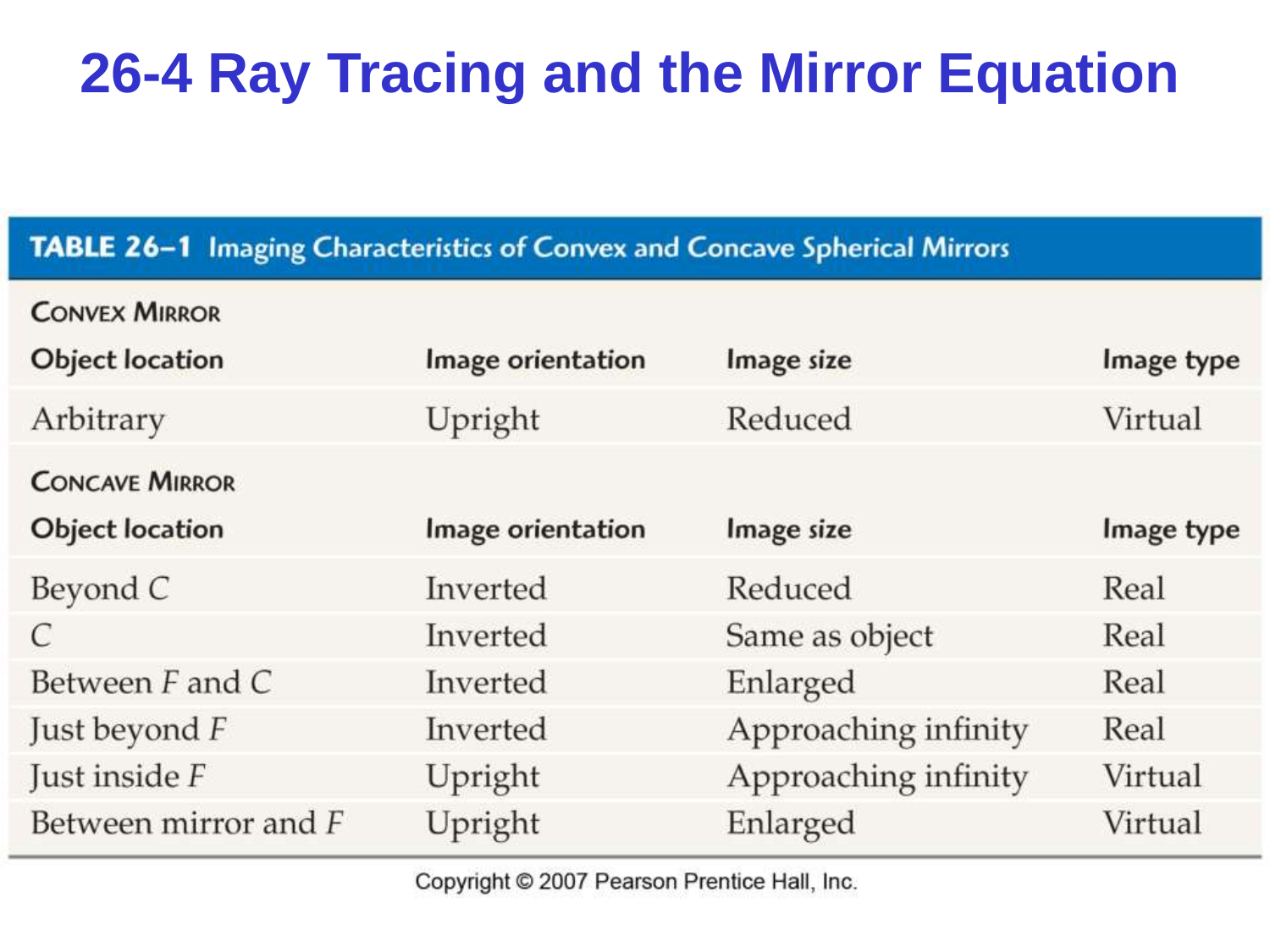**We can also find the magnification:**

**Magnification, m**<br>  $m = \frac{h_i}{h_o} = -\frac{d_i}{d_o}$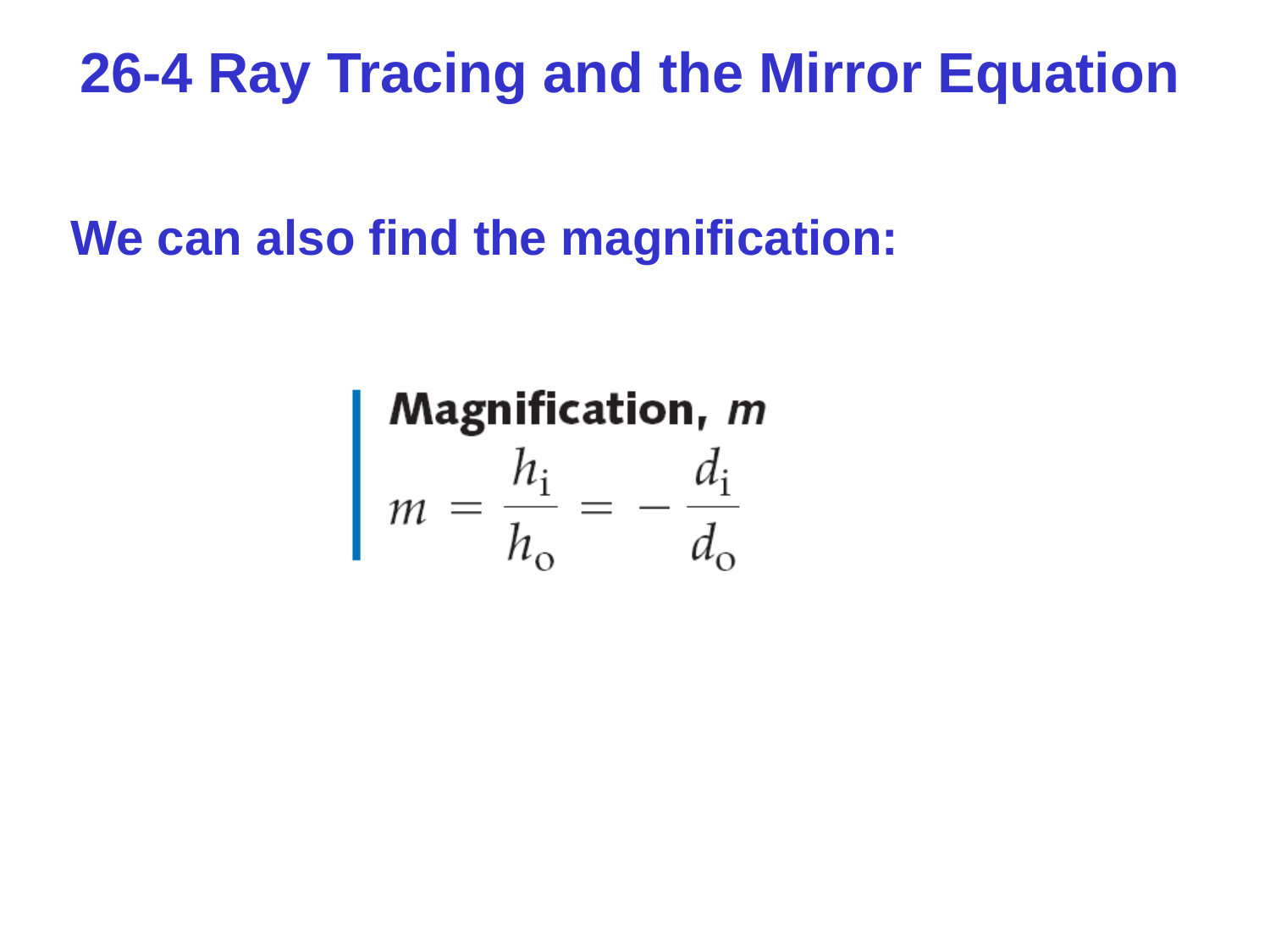## **Here are the sign conventions for concave and convex mirrors:**

#### Focal Length

f is positive for concave mirrors.

f is negative for convex mirrors.

#### Magnification

 $m$  is positive for upright images.  *is negative for inverted images.* 

#### **Image Distance**

 $d_i$  is positive for images in front of a mirror (real images).  $d_i$  is negative for images behind a mirror (virtual images). **Object Distance** 

 $d_{\rm o}$  is positive for objects in front of a mirror (real objects).  $d_{\rm o}$  is negative for objects behind a mirror (virtual objects).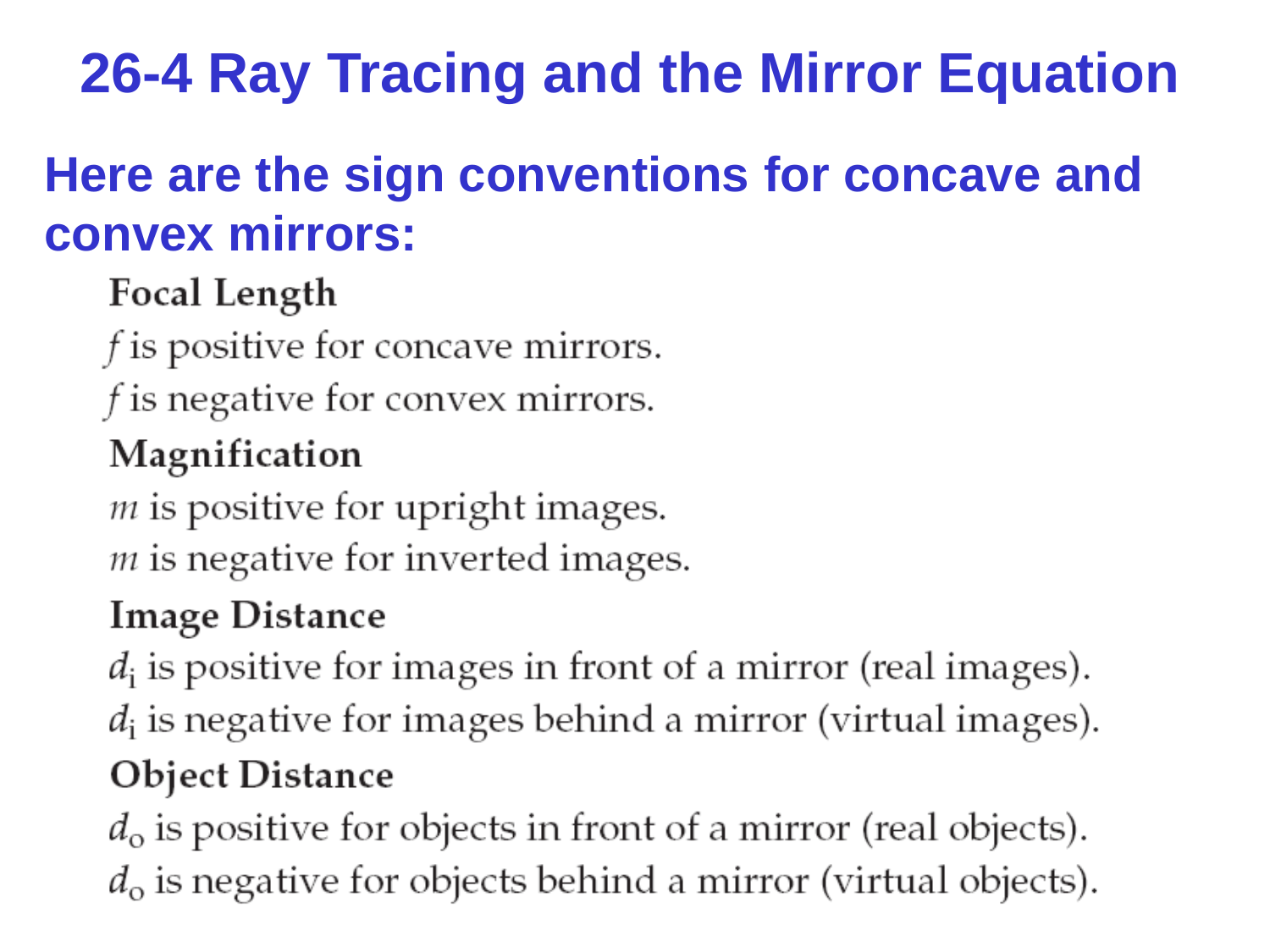**Light moves at different speeds through different media. When it travels from one medium into another, the change in speed causes the ray to bend.**

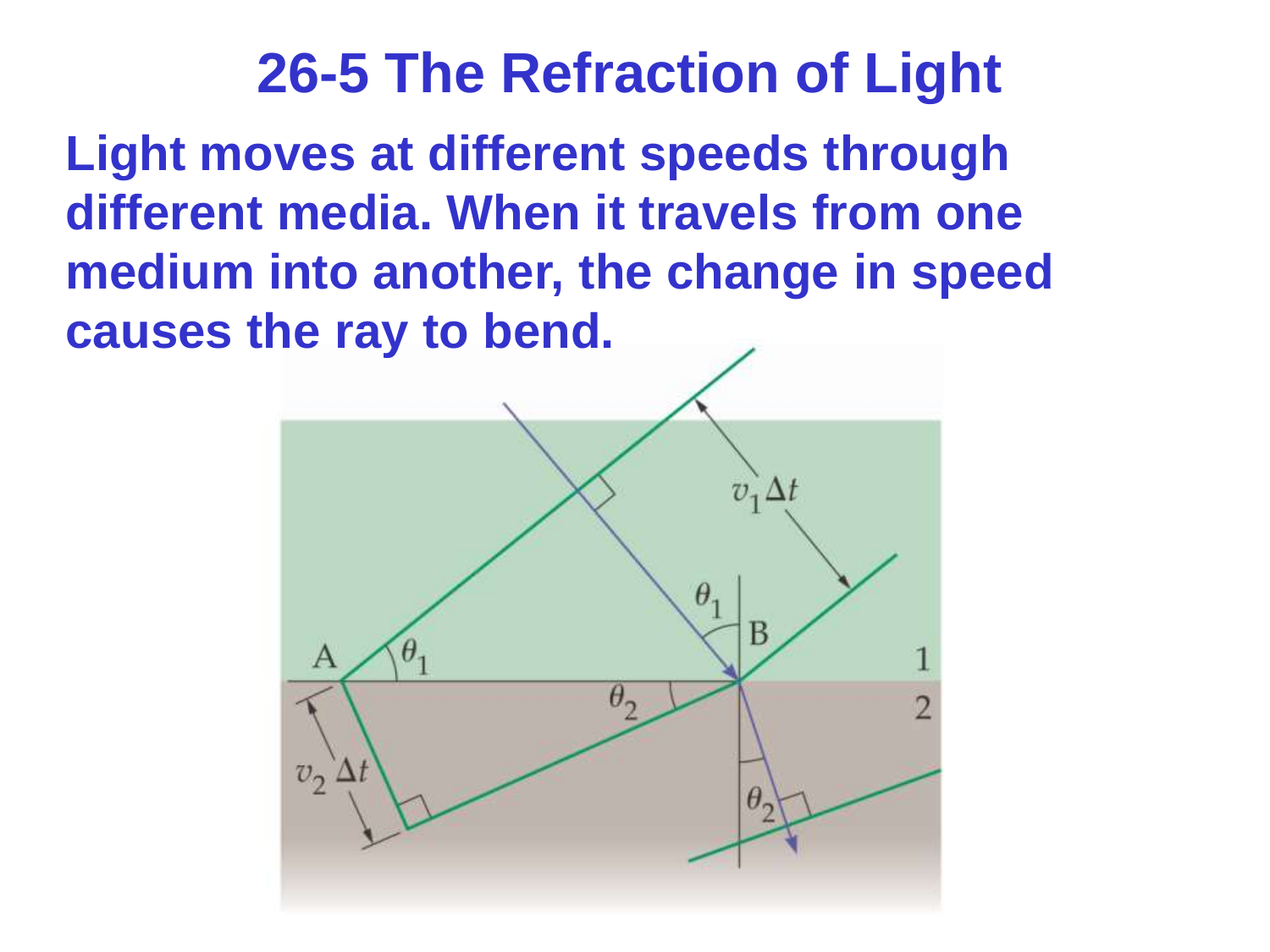**The angle of refraction is related to the different speeds:**

 $rac{\sin \theta_1}{v_1} = \frac{\sin \theta_2}{v_2}$ 

**The speed of light in a medium is given by the index of refraction of that medium:**

Definition of the Index of Refraction, n  $v = \frac{c}{n}$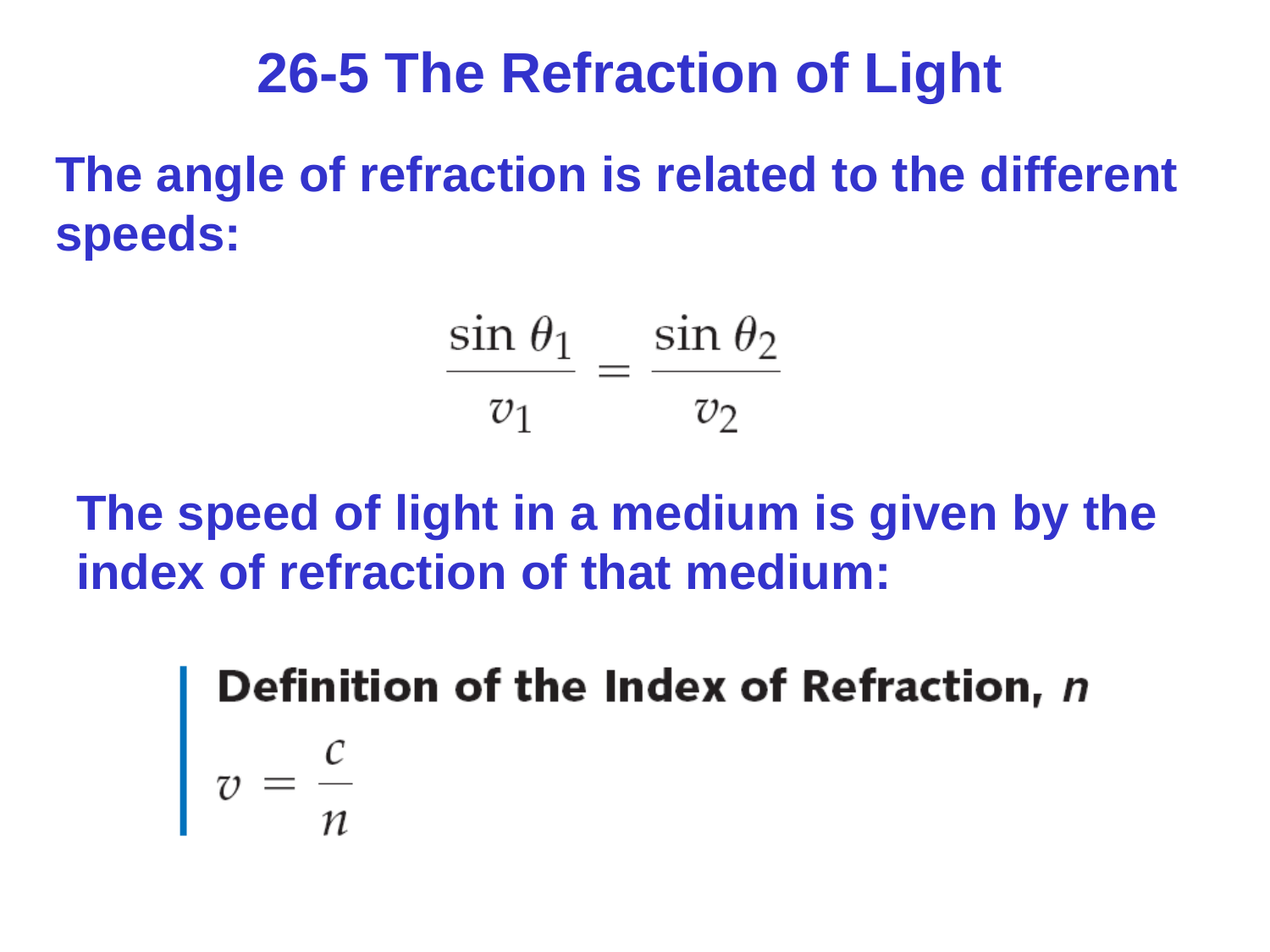### **Here are some typical indices of refraction:**

| <b>Common Substances</b> |                           |  |  |
|--------------------------|---------------------------|--|--|
| Substance                | Index of<br>refraction, n |  |  |
| <b>SOLIDS</b>            |                           |  |  |
| Diamond                  | 2.42                      |  |  |
| Flint glass              | 1.66                      |  |  |
| Crown glass              | 1.52                      |  |  |
| Fused quartz (glass)     | 1.46                      |  |  |
| Ice                      | 1.31                      |  |  |
| LIQUIDS                  |                           |  |  |
| Benzene                  | 1.50                      |  |  |
| Ethyl alcohol            | 1.36                      |  |  |
| Water                    | 1.33                      |  |  |
| GASES                    |                           |  |  |
| Carbon dioxide           | 1.00045                   |  |  |
| Air                      | 1.000293                  |  |  |

TABLE 26-2 Index of Refraction for

Copyright © 2007 Pearson Prentice Hall, Inc.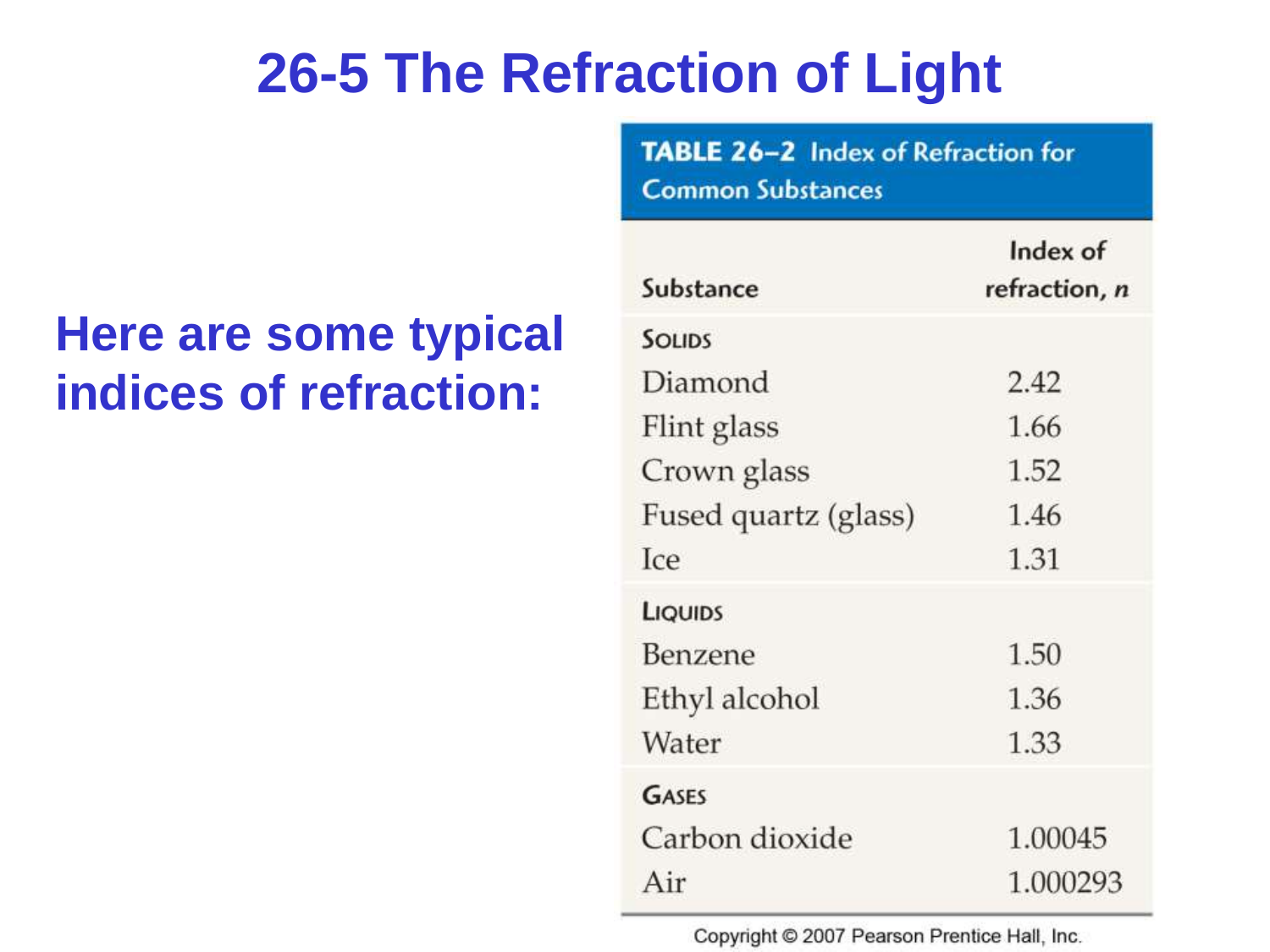## **We can now write the angle of refraction in terms of the index of refraction:**

**Snell's Law**  $n_1 \sin \theta_1 = n_2 \sin \theta_2$ 

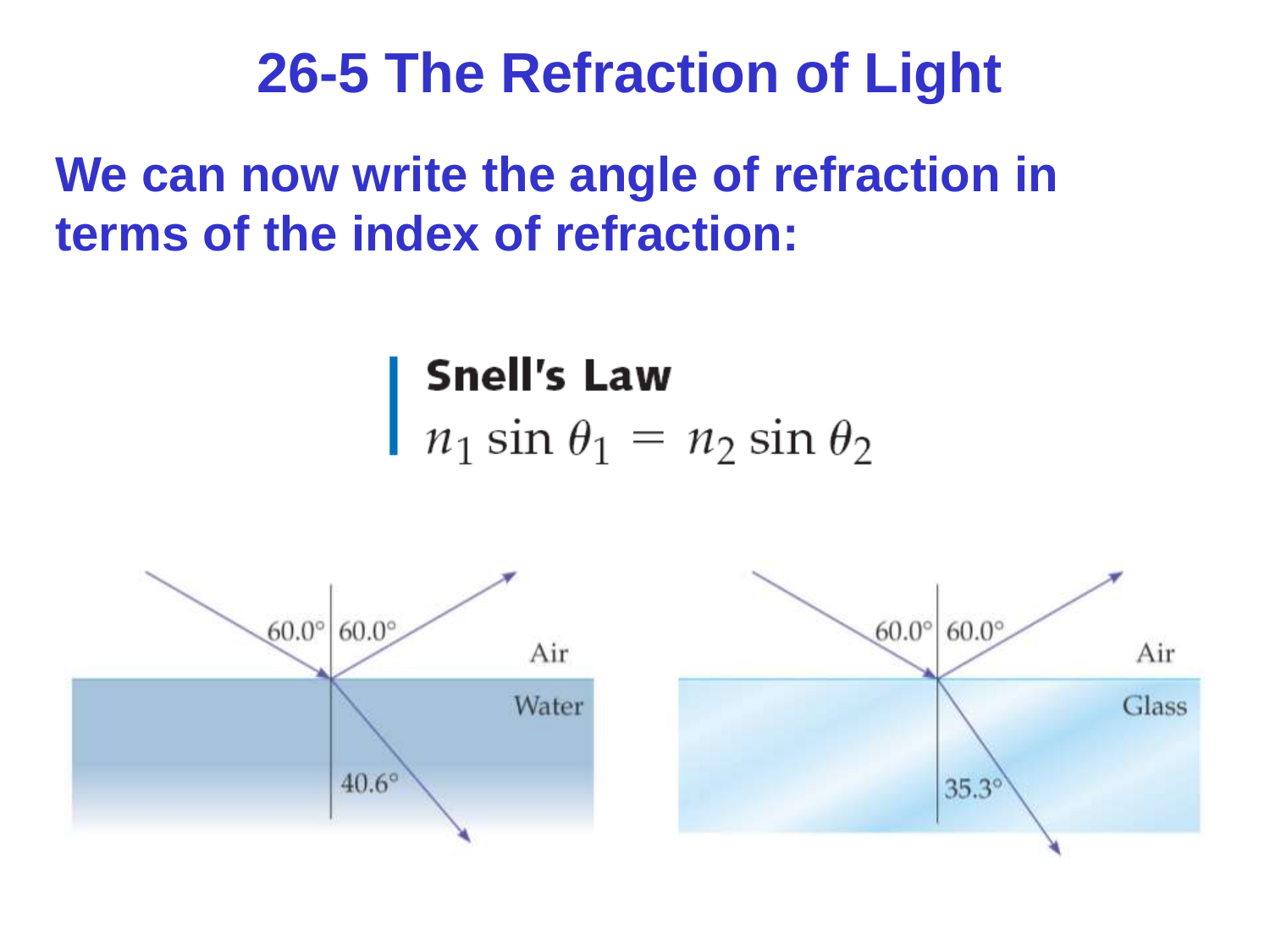## **Basic properties of refraction:**

- When a ray of light enters a medium where its speed *decreases*, it is bent *toward* the normal.
- When a ray of light enters a medium where its speed *increases*, it is bent *away* from the normal.
- There is no change in direction of propagation if there is no change in index of refraction. The greater the change in index of refraction, the greater the change in propagation direction.
- If a ray of light goes from one medium to another along the normal, it is undeflected, regardless of the index of refraction.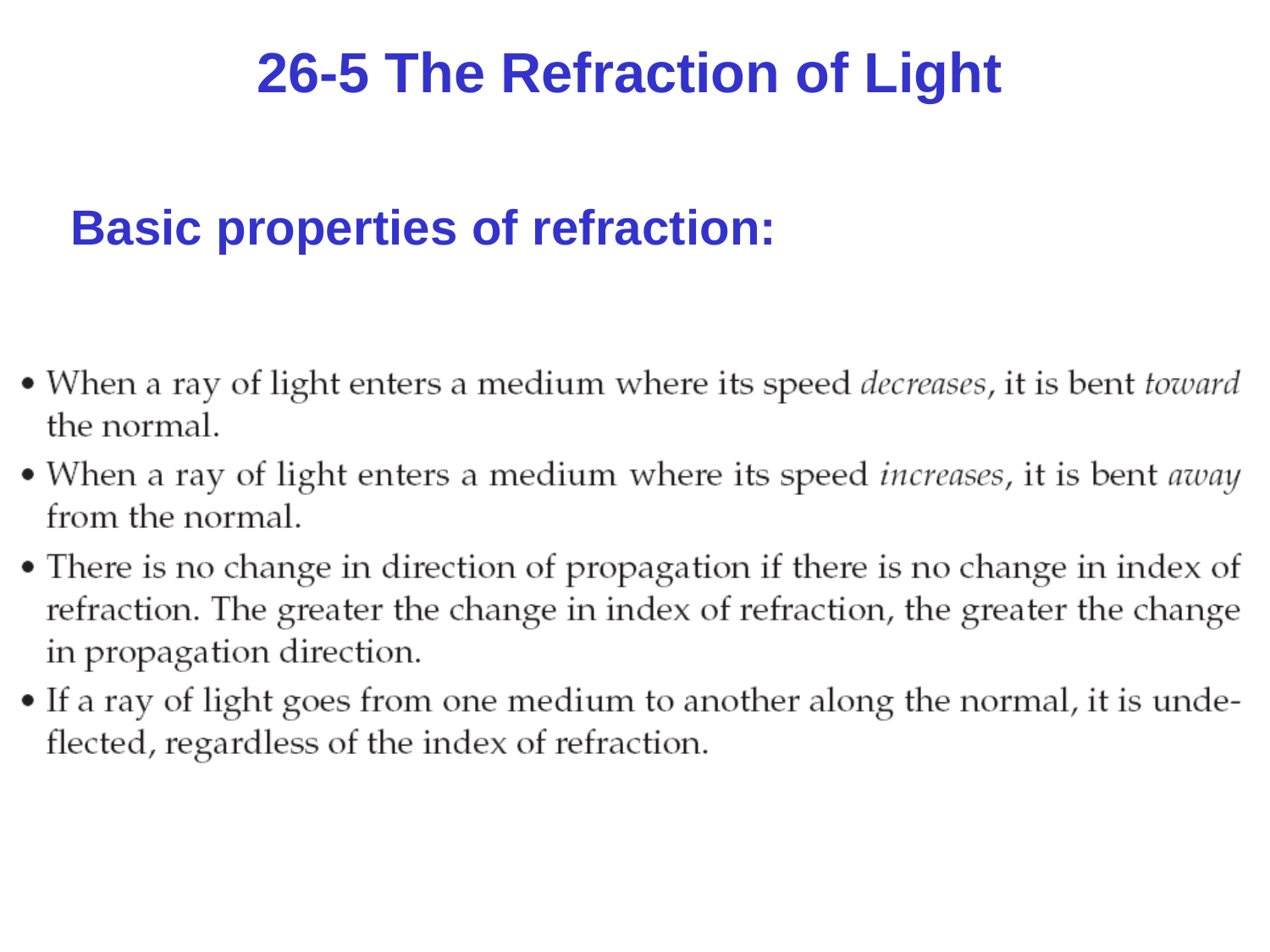**Refraction can make objects immersed in water appear broken, and can create mirages.**

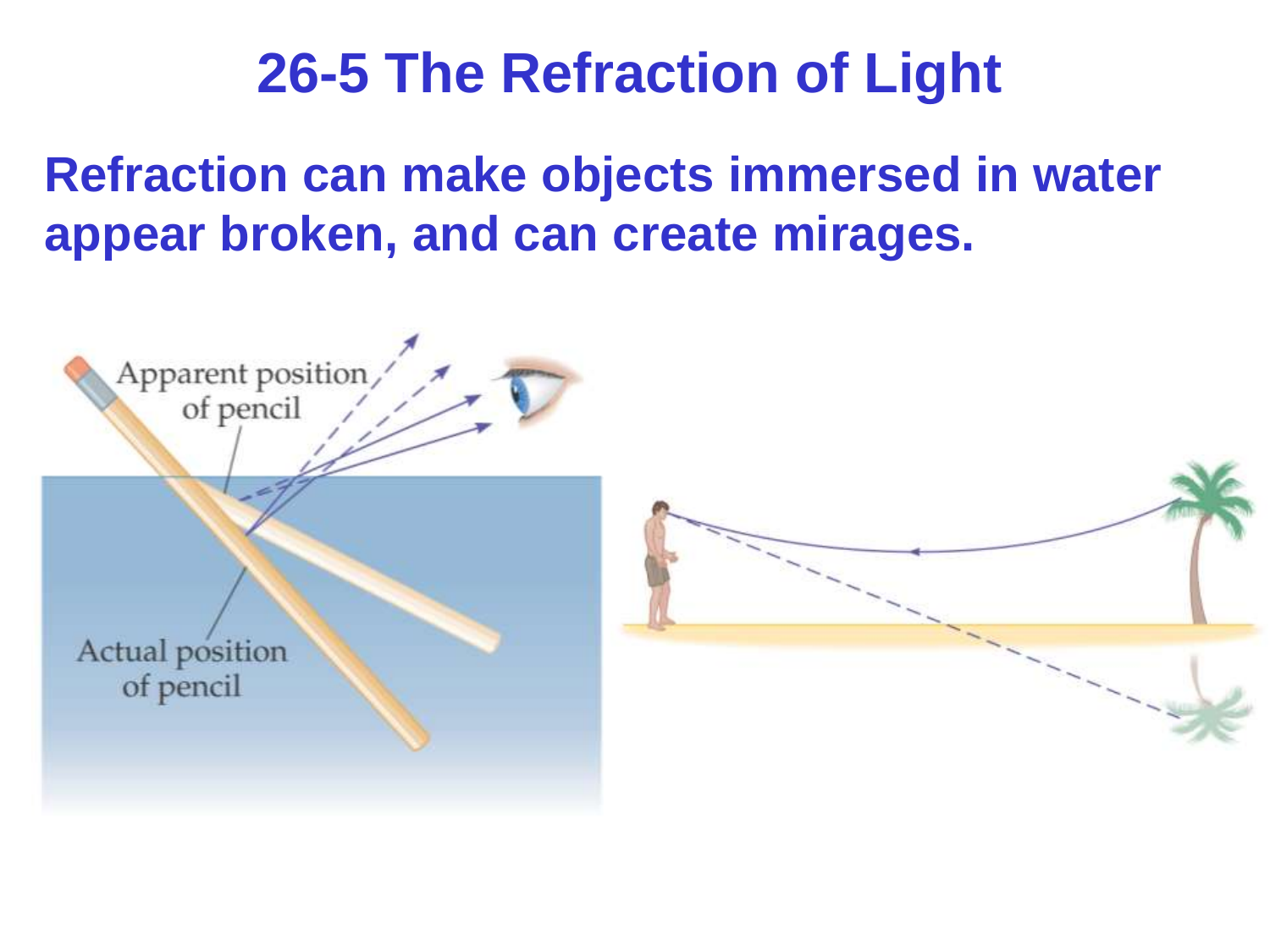**If light enters a medium of lower index of refraction, it will be bent away from the normal. If the angle of incidence is large enough, the angle of refraction is 90°; at larger incident angles the light will be totally reflected.** 

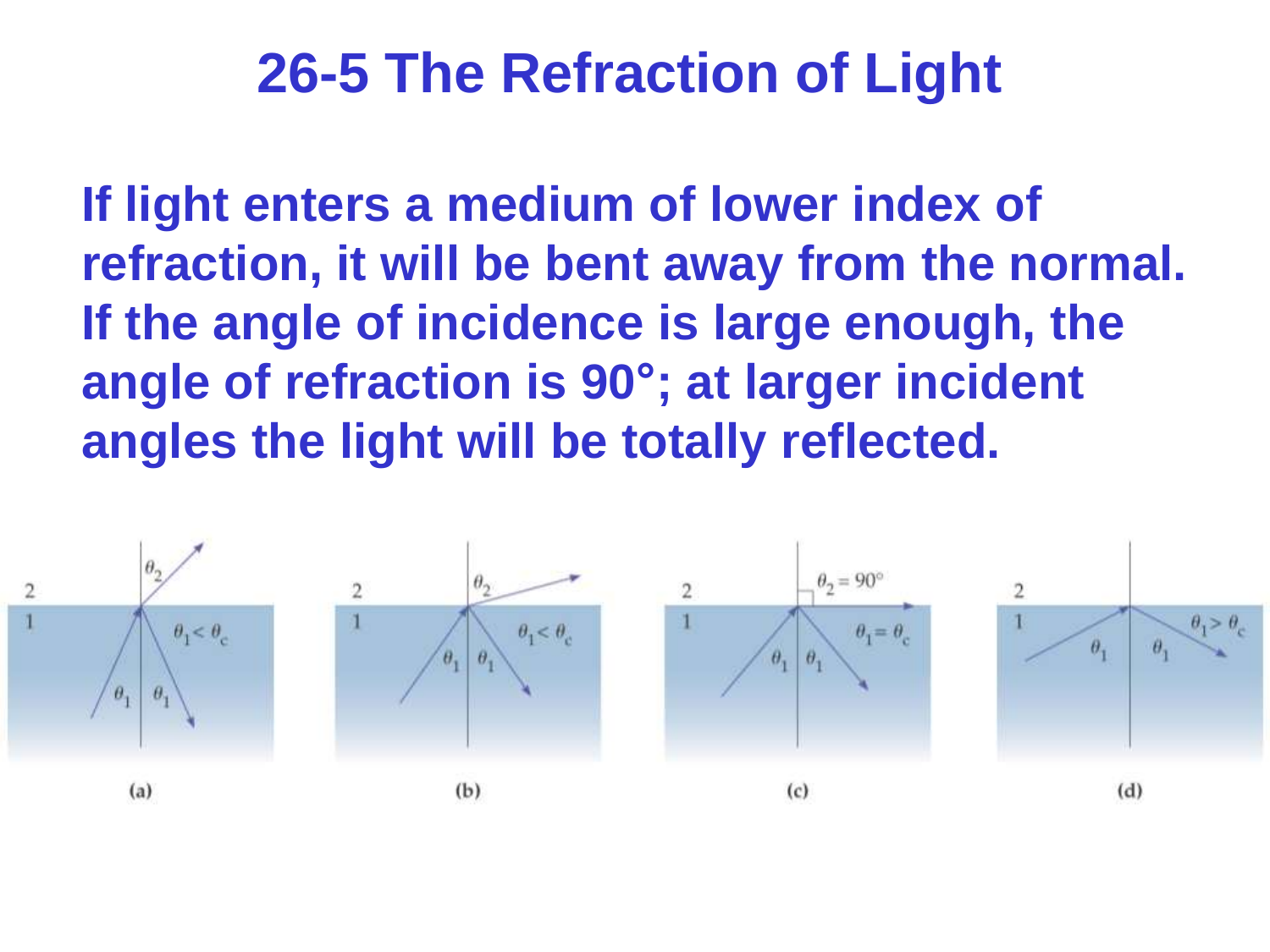**This is called total internal reflection, and the incident angle at which the angle of refraction is**   $90^{\circ}$  is called the critical angle,  $\theta_{\text{C}}$ . Total internal **reflection is used in some binoculars and in optical fibers.**

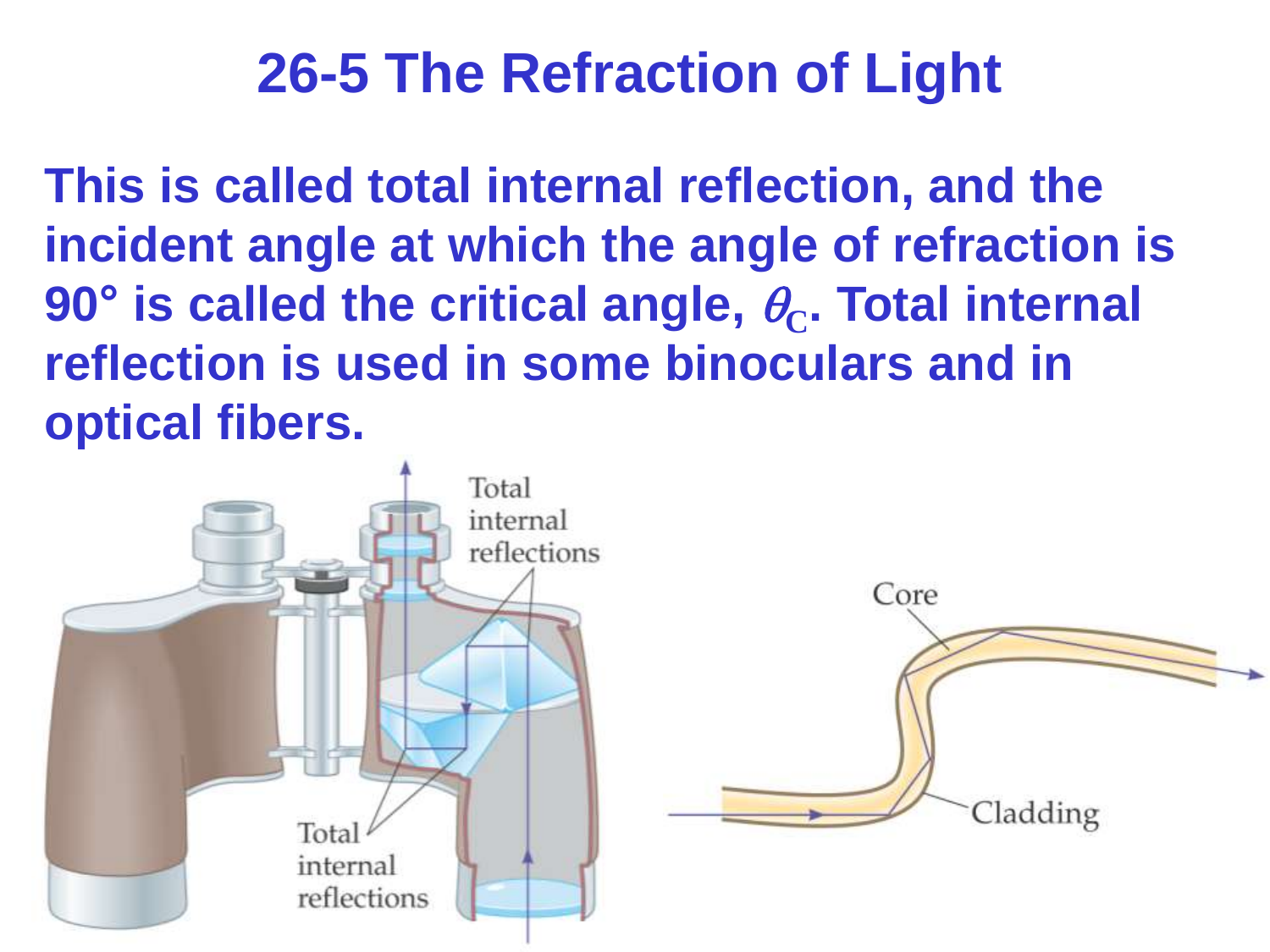**There is a special angle called Brewster's angle; light reflected at this angle is totally polarized.**



**Reflected light is completely polarized when the reflected and refracted beams are at right angles to one another. The direction of polarization is parallel to the reflecting surface.**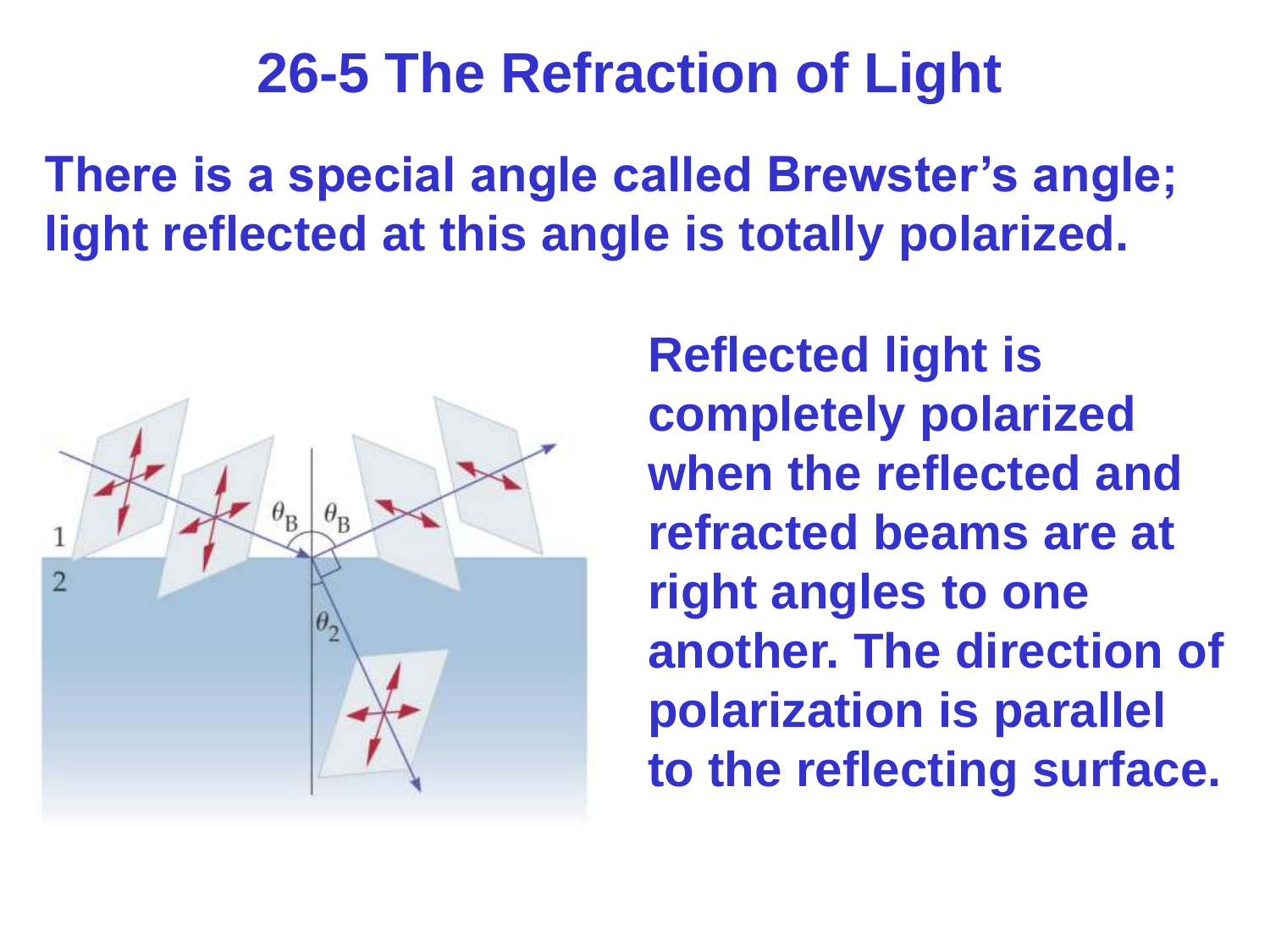**Brewster's angle can be calculated using the appropriate geometry:**

**Brewster's Angle,**  $\theta_B$ <br>tan  $\theta_B = \frac{n_2}{n_1}$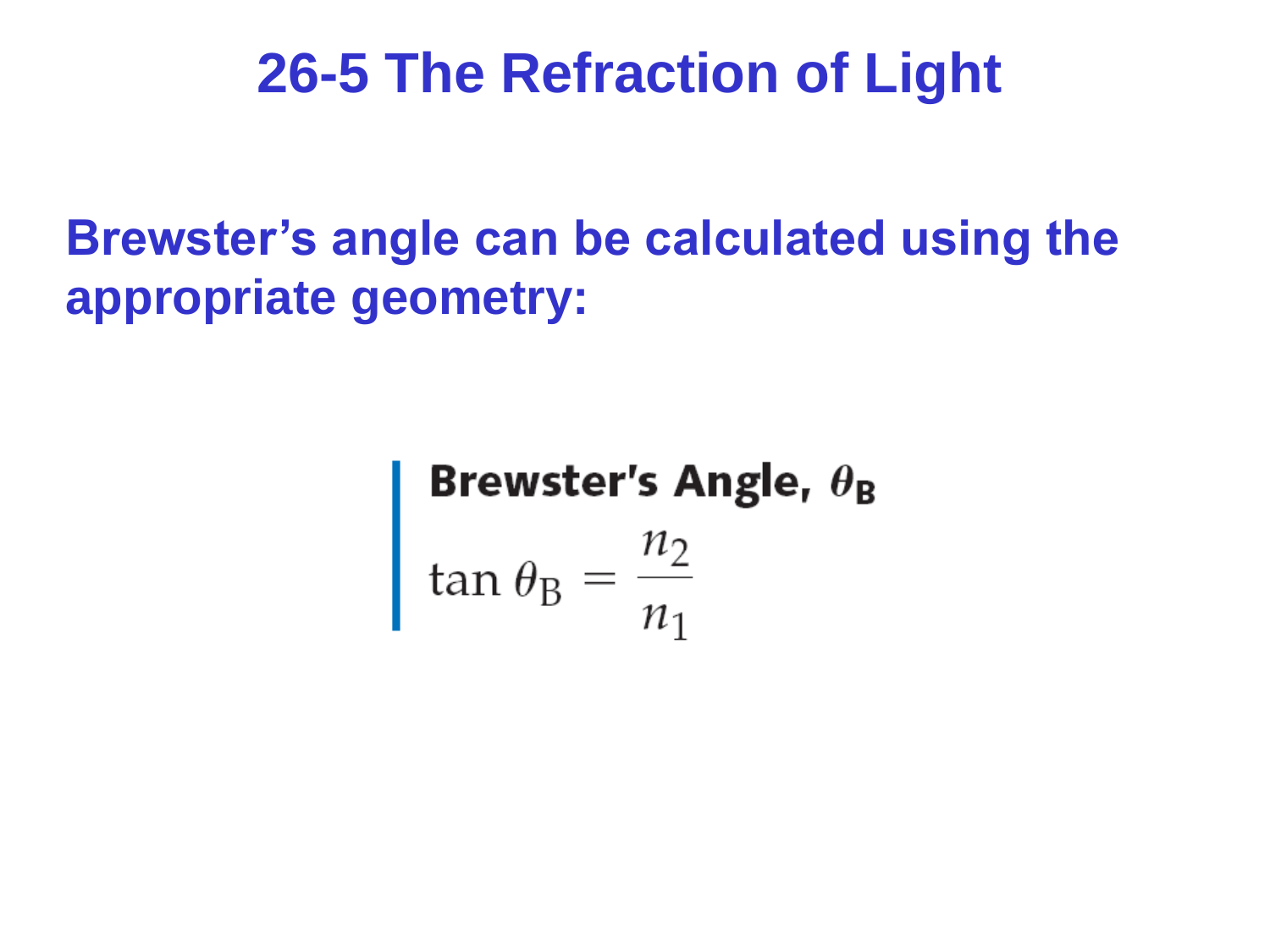## **26-6 Ray Tracing for Lenses Lenses are used to focus light and form images. There are a variety of possible types; we will consider only the symmetric ones, the double concave and the double convex.**

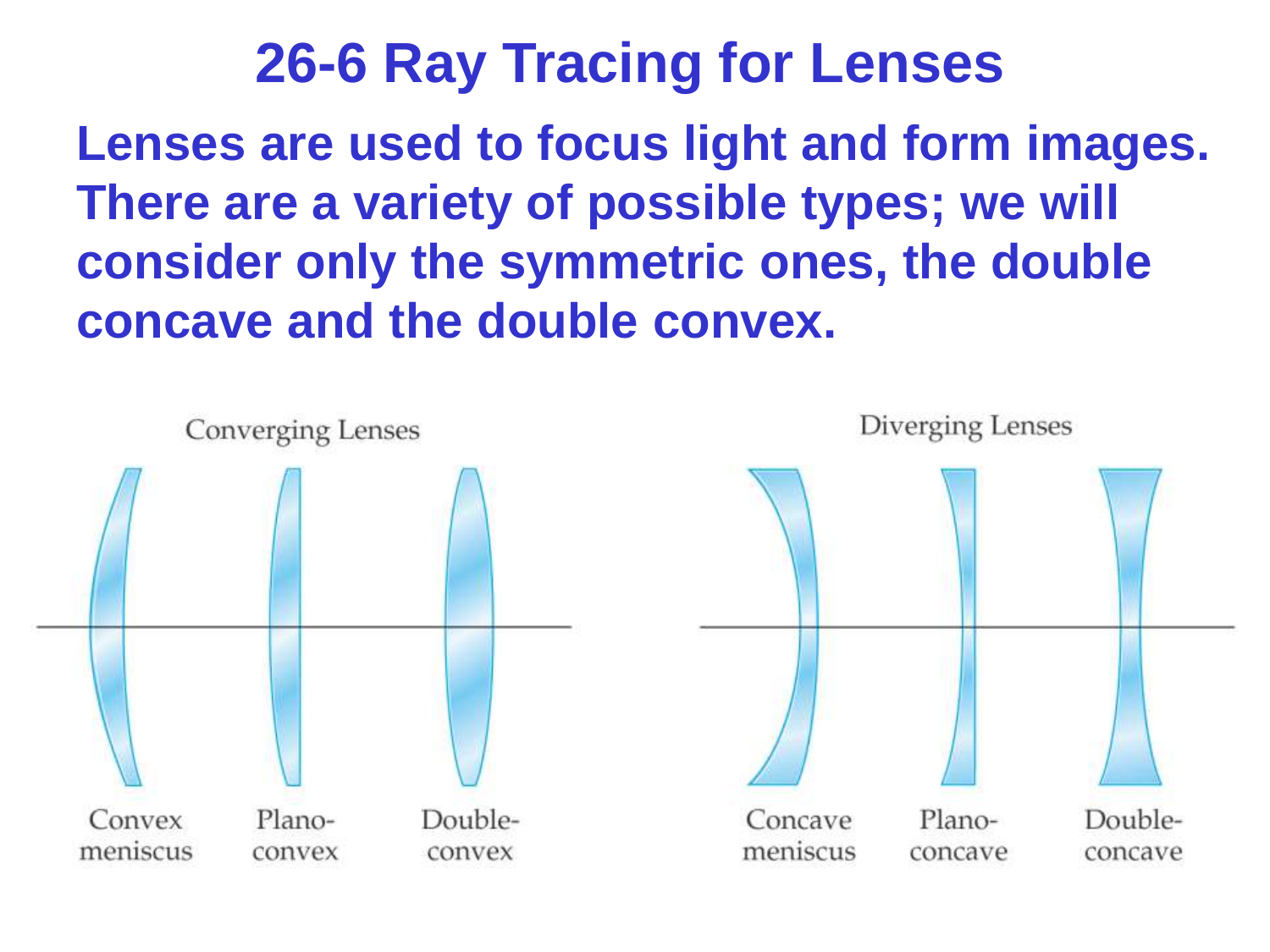**If we think of a convex lens as consisting of prisms, we can see how light going through it converges at a focal point (assuming the lens is properly shaped).**

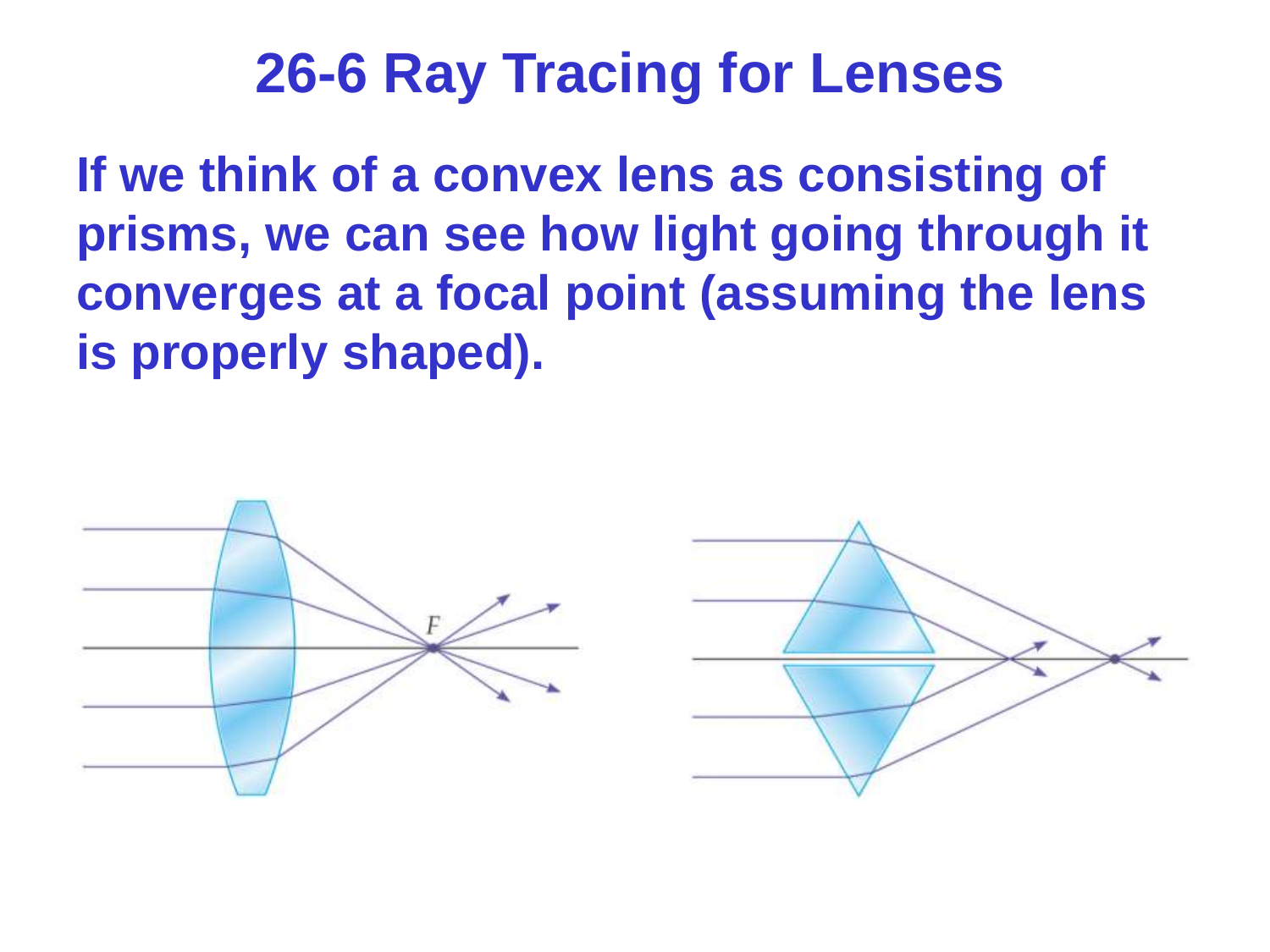#### **A concave lens can also be modeled by prisms:**

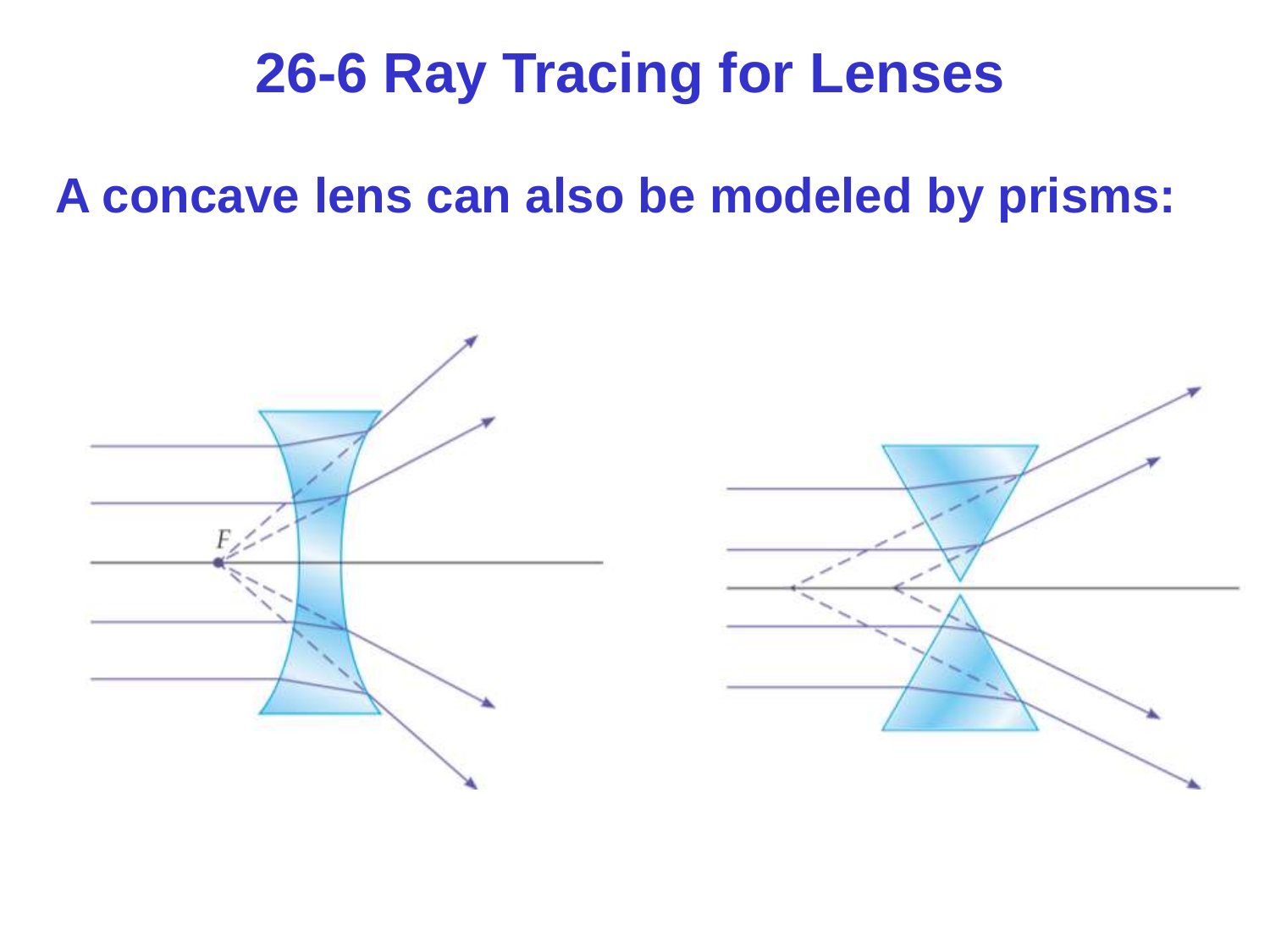**The three principal rays for lenses are similar to those for mirrors:**

- **The** *P* **ray—or parallel ray—approaches the lens parallel to its axis.**
- **The** *F* **ray is drawn toward (concave) or through (convex) the focal point.**

• **The midpoint ray (***M* **ray) goes through the middle of the lens. Assuming the lens is thin enough, it will not be deflected. This is the thinlens approximation.**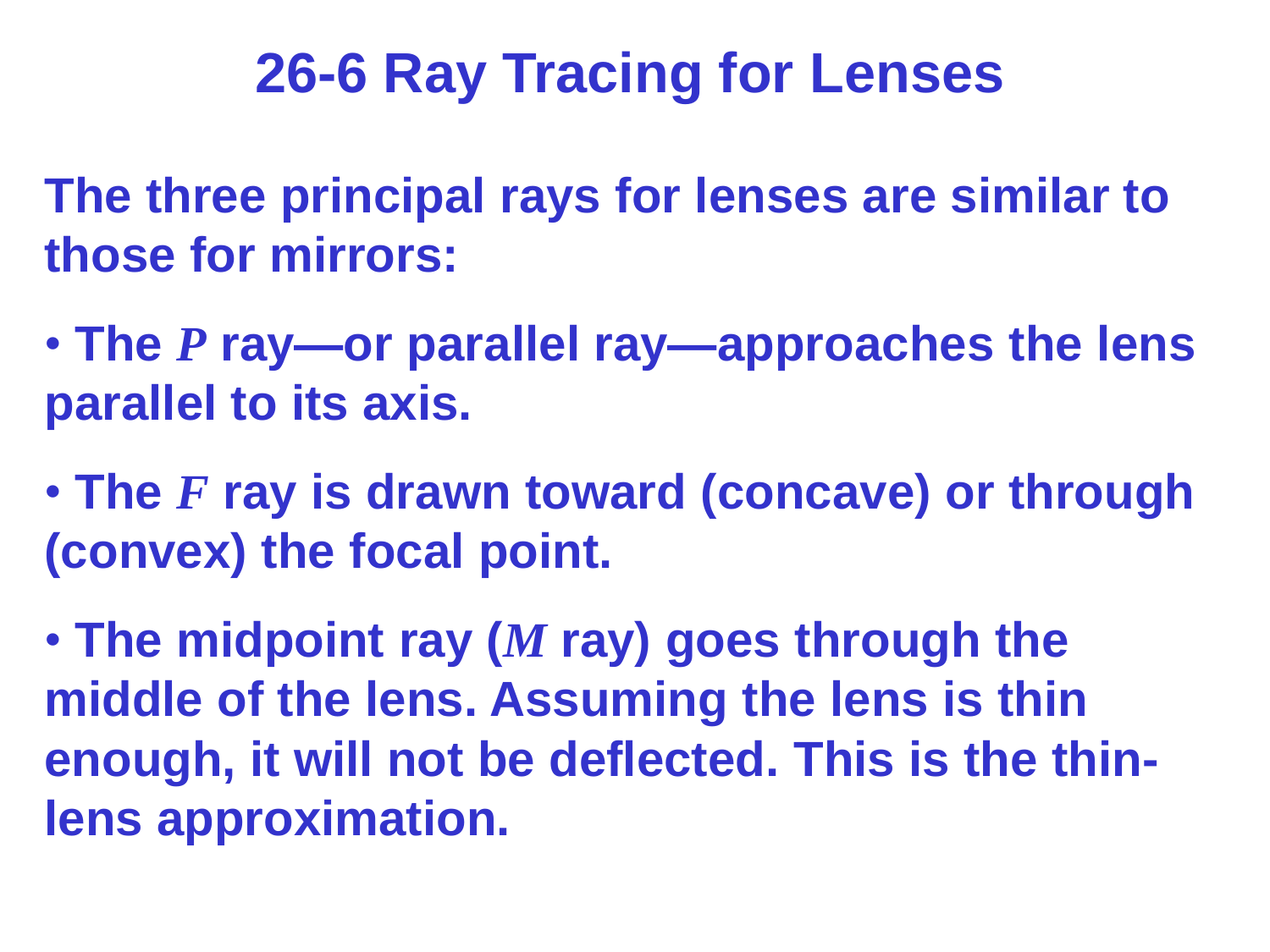**These diagrams show the principal rays for both types of lenses:**

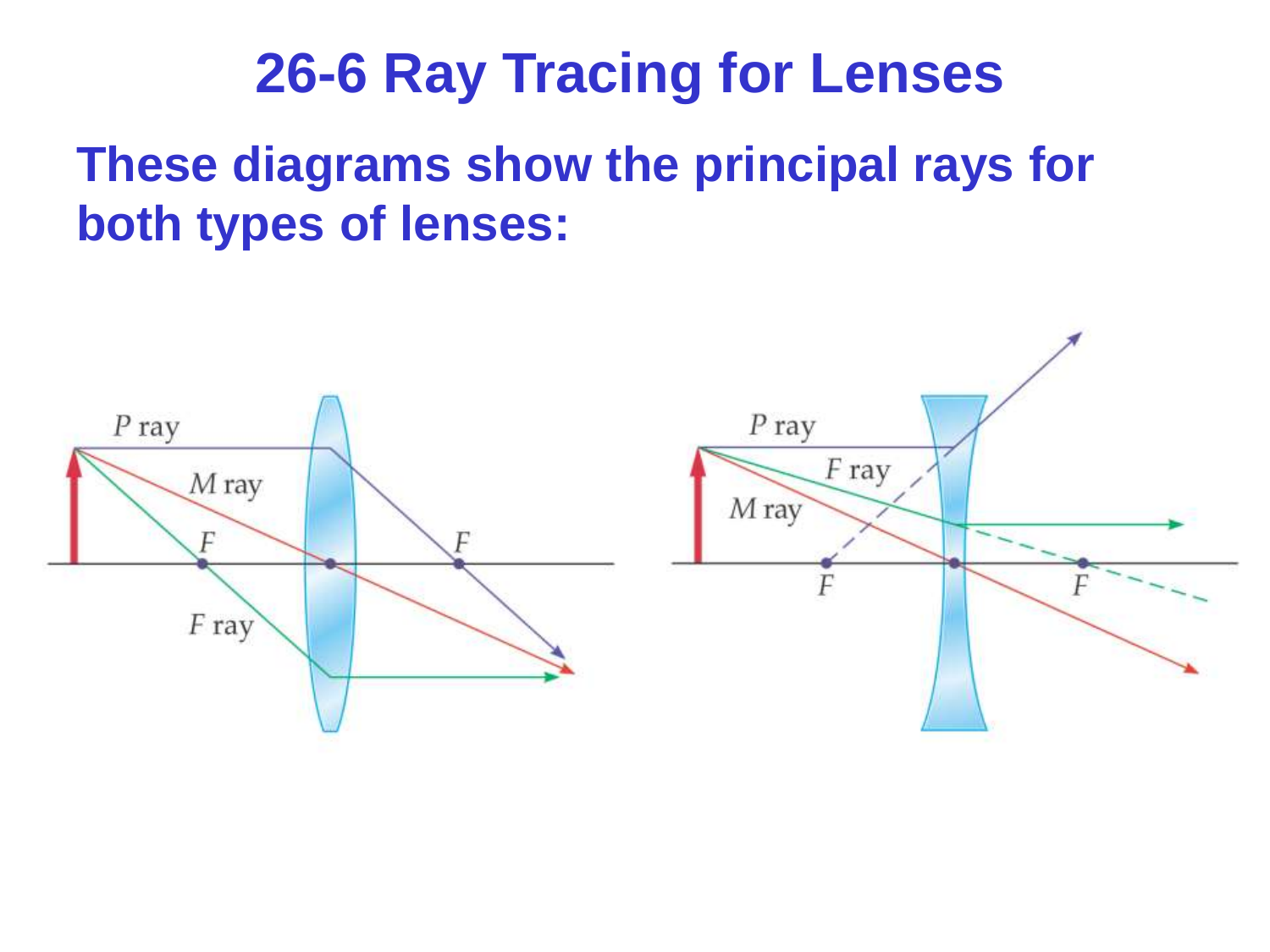**As with mirrors, we use these principal rays to locate the image:**

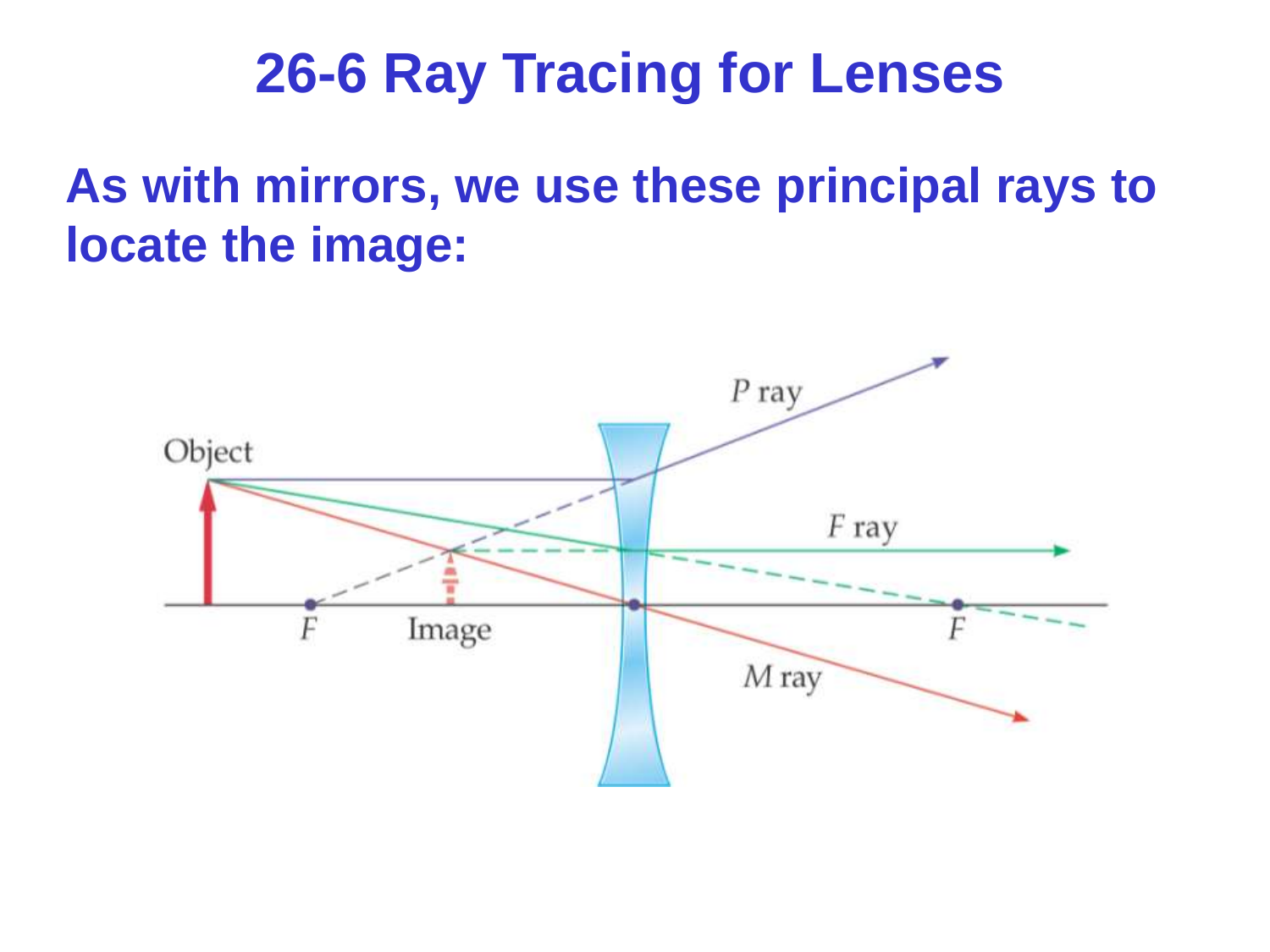**The convex lens forms different image types depending on where the object is located with respect to the focal point:**

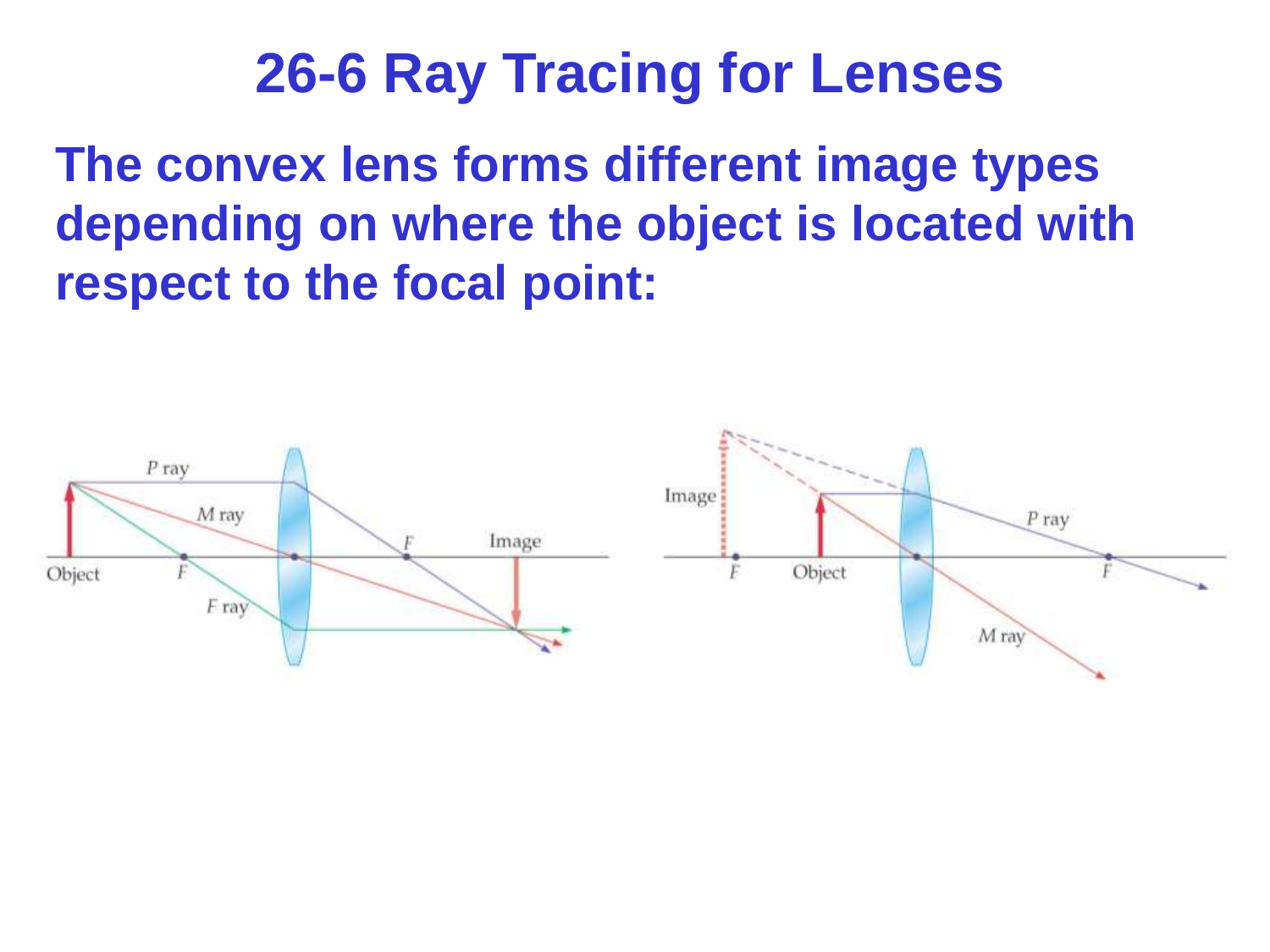## **26-7 The Thin-Lens Equation**

**We derive the thin-lens equation in the same way we did the mirror equation, using these diagrams:**

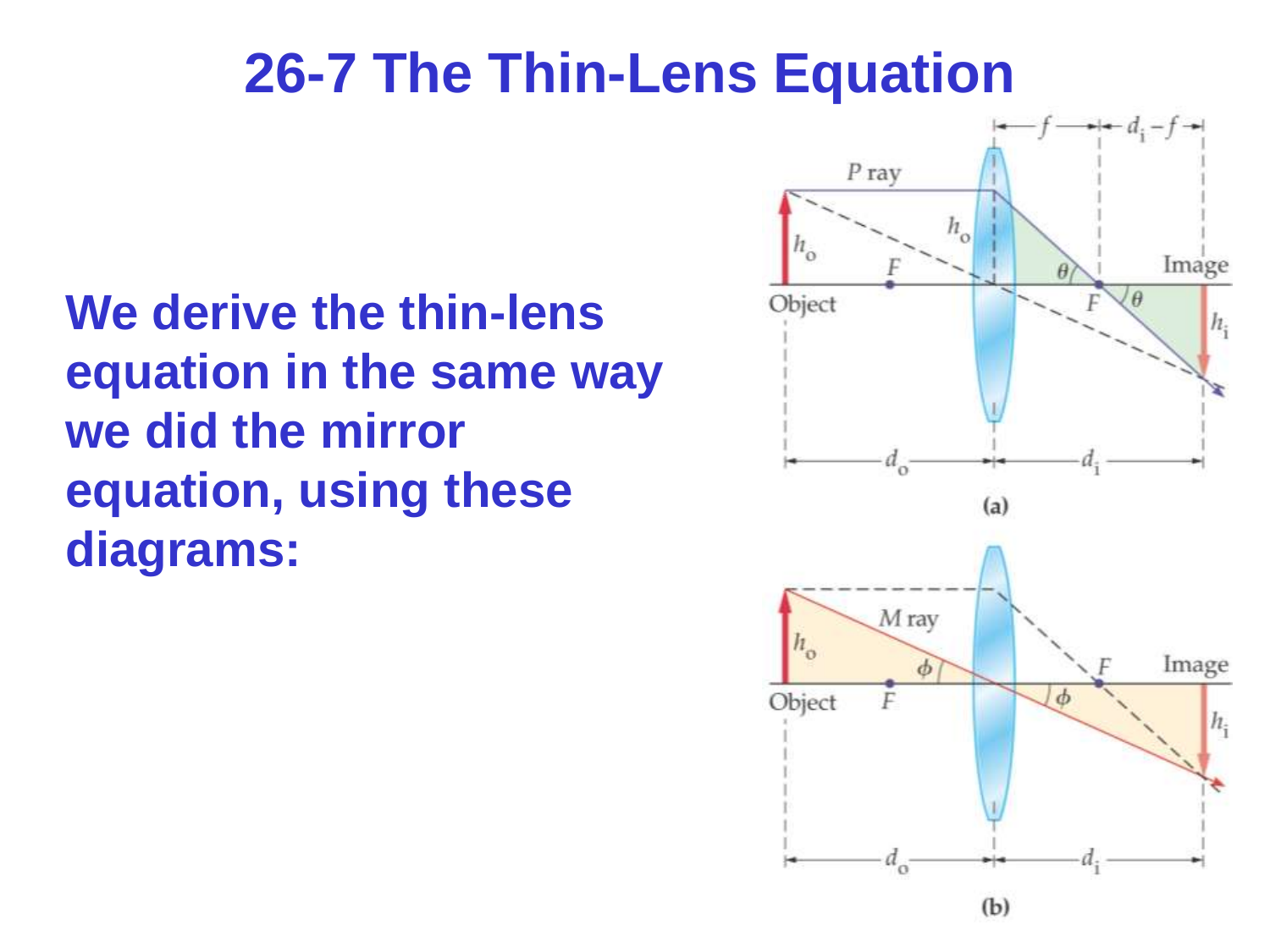## **26-7 The Thin-Lens Equation**

**This gives us the thin-lens approximation, as well as the magnification:**



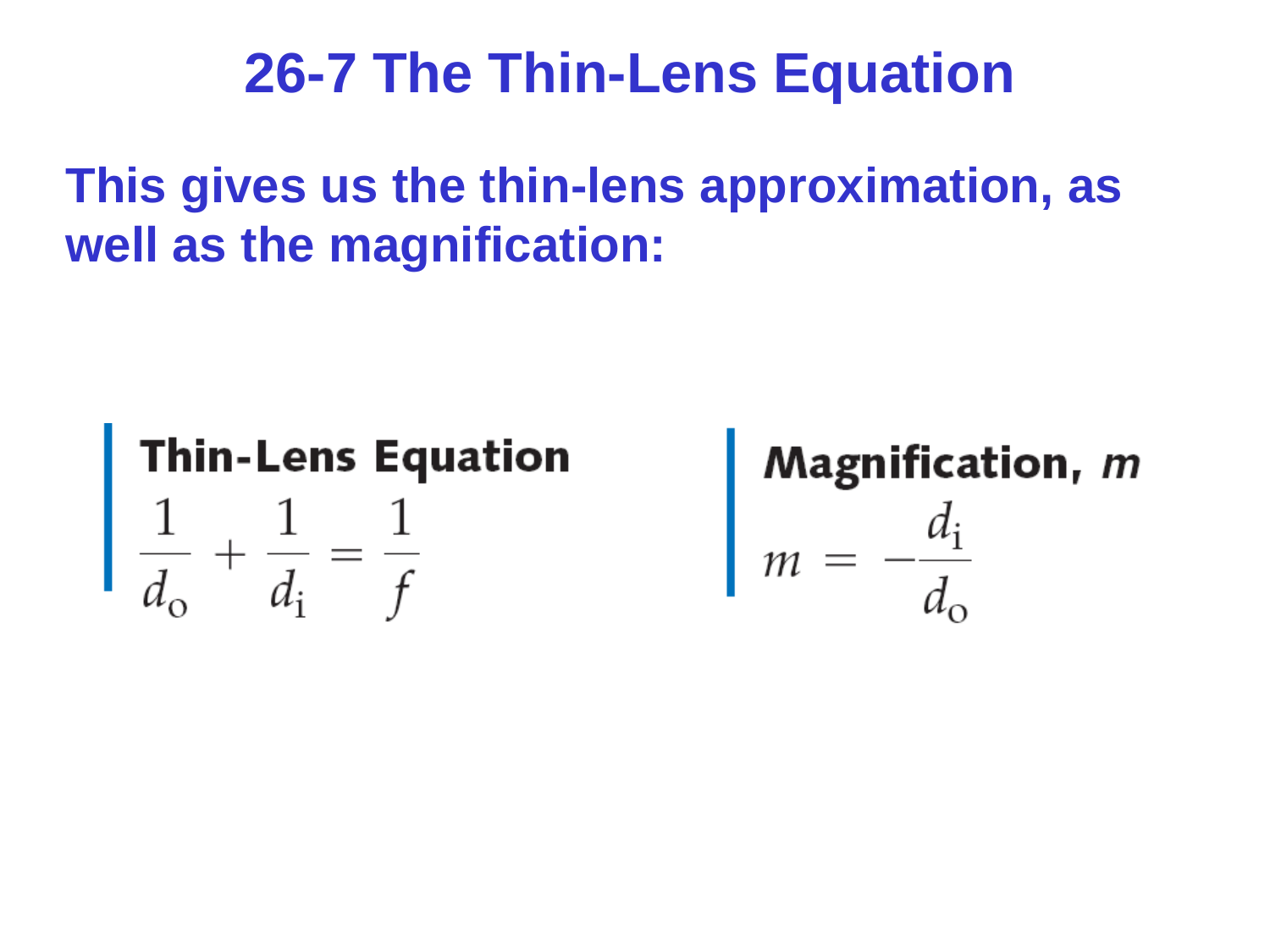## **26-7 The Thin-Lens Equation**

## **Sign conventions for thin lenses:**

#### Focal Length

 $f$  is positive for converging (convex) lenses.

 $f$  is negative for diverging (concave) lenses.

#### Magnification

 $m$  is positive for upright images (same orientation as object).

 $m$  is negative for inverted images (opposite orientation of object).

#### **Image Distance**

 $d_i$  is positive for real images (images on the opposite side of the lens from the object).

 $d_i$  is negative for virtual images (images on the same side of the lens as the object).

#### **Object Distance**

 $d_{\rm o}$  is positive for real objects (from which light diverges).

 $d_{\rm o}$  is negative for virtual objects (toward which light converges).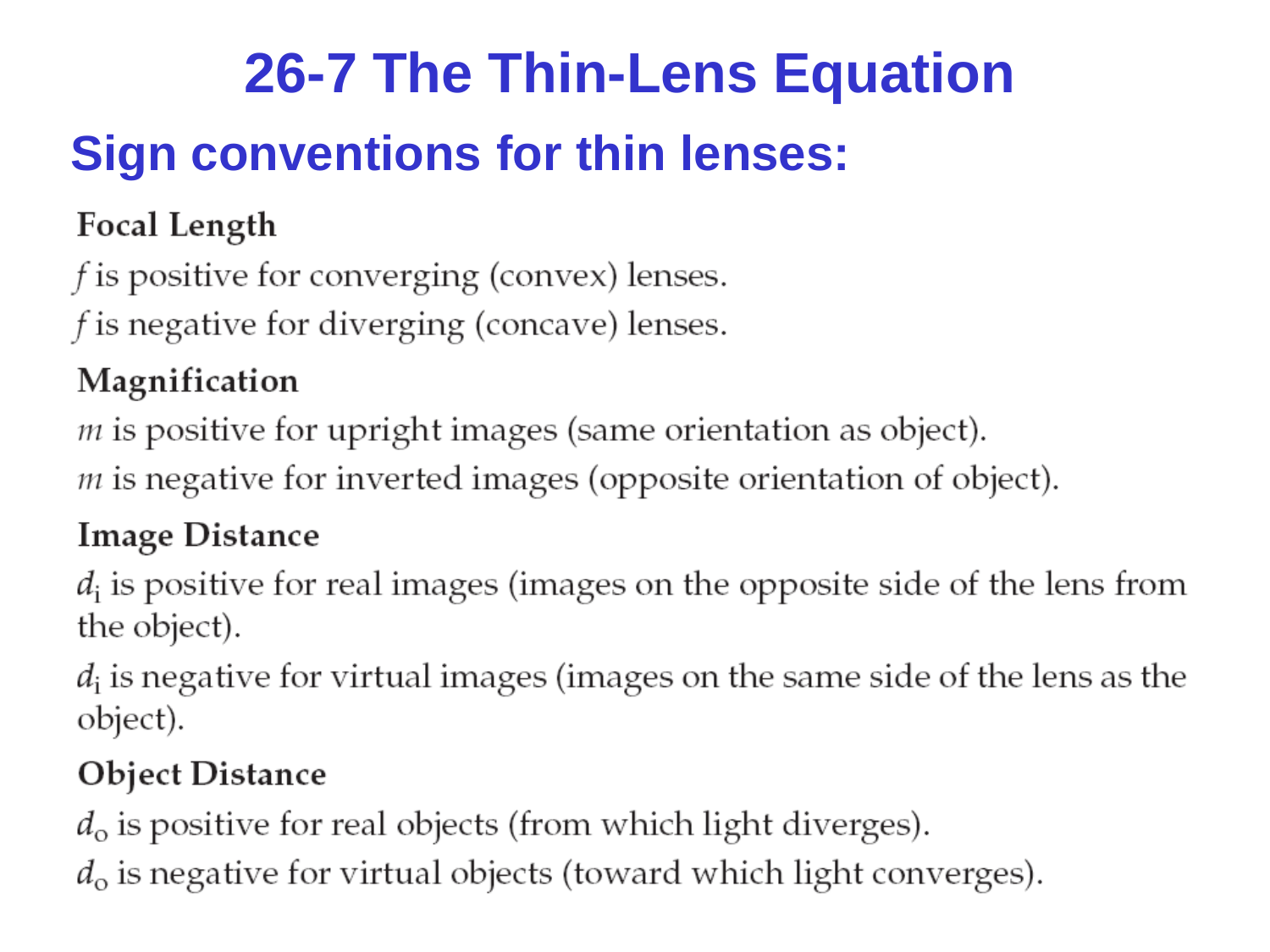**The index of refraction varies slightly with the frequency of light; in general, the higher the frequency, the higher the index of refraction.**

**This means that refracted light is "spread out" in a rainbow of colors; this phenomenon is known as dispersion.**

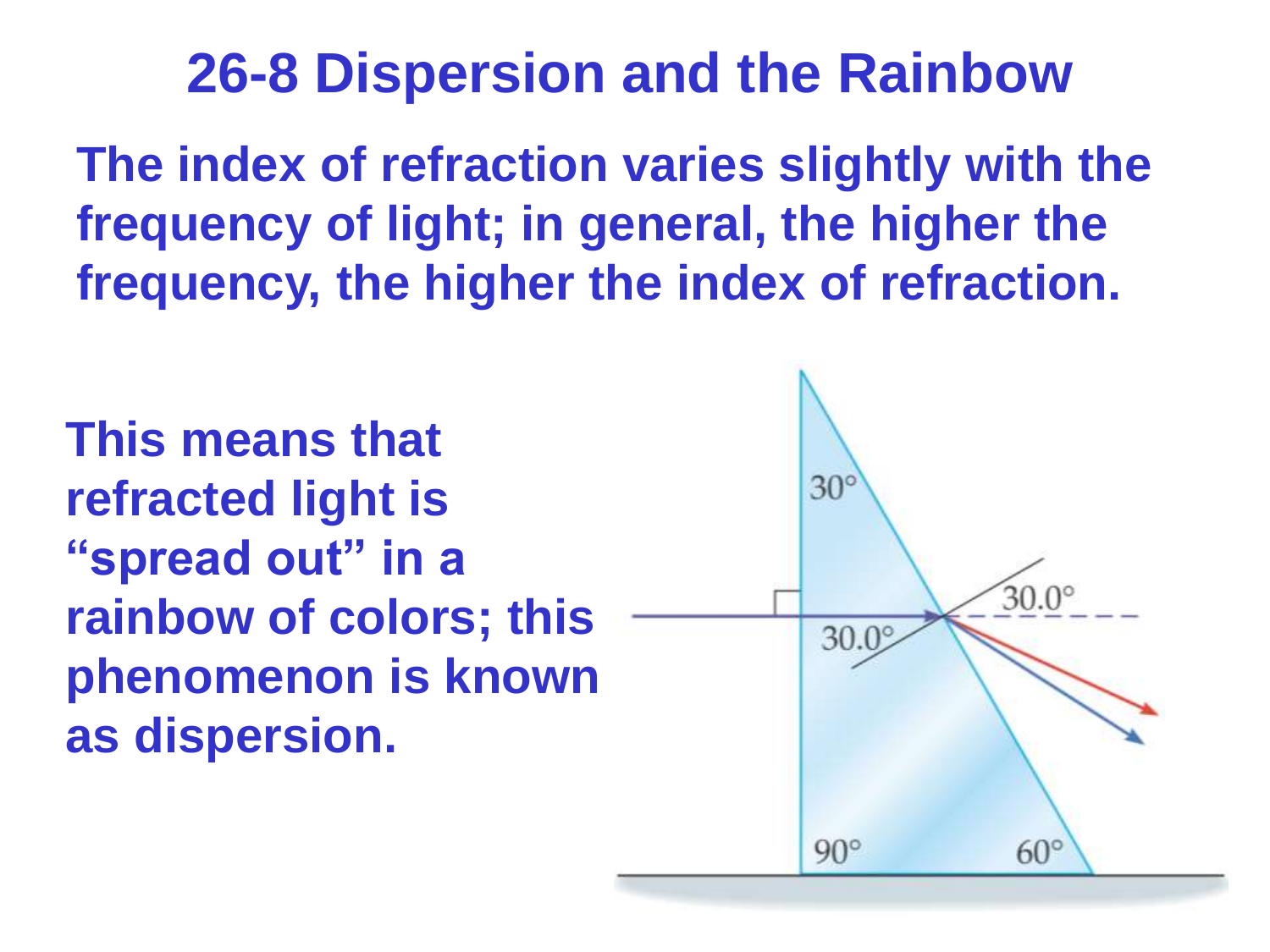**Rainbows are created by the dispersion of light as it refracts in a rain drop.**

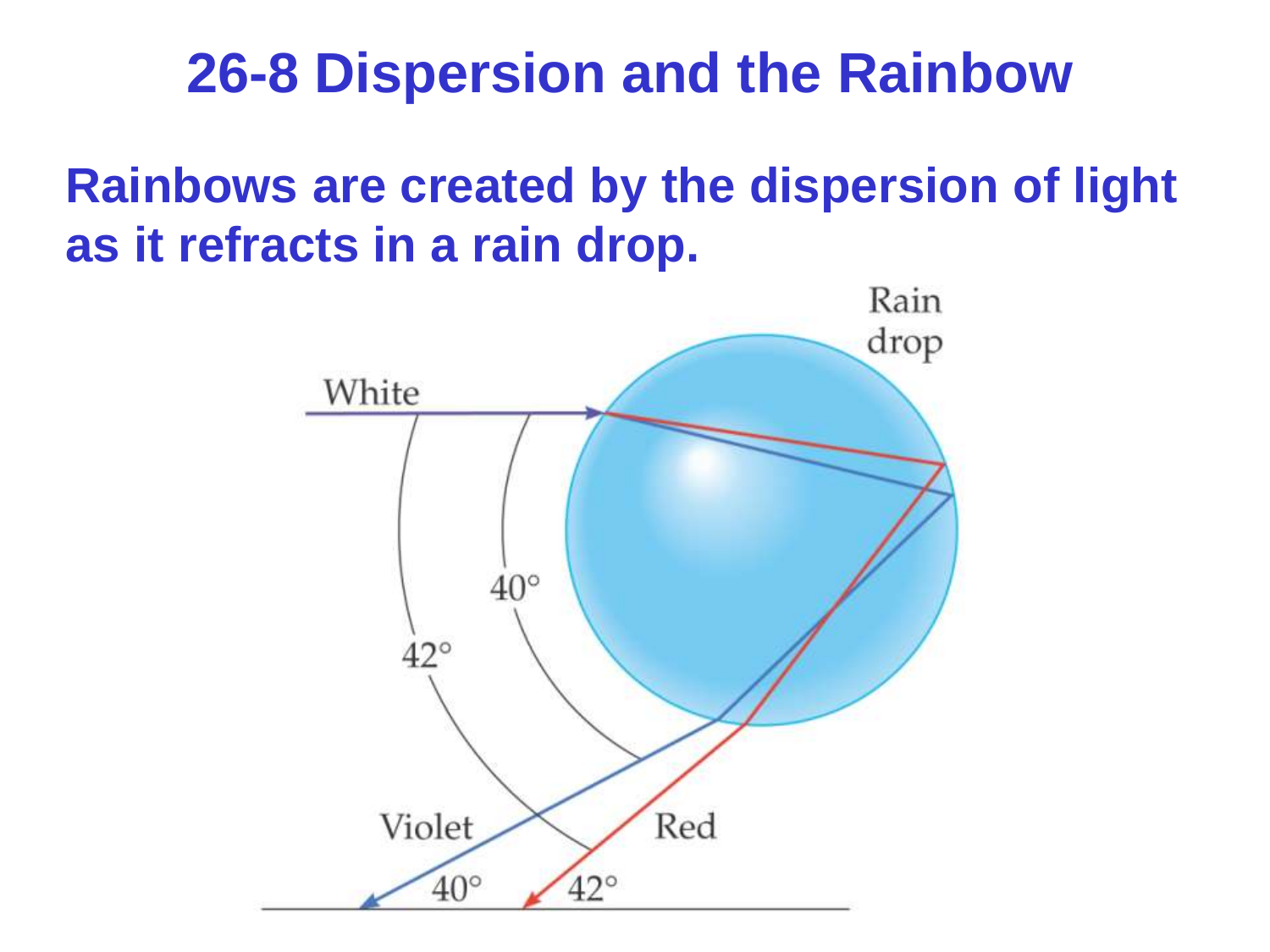#### **As the drop falls, all the colors of the rainbow arrive at the eye.**Path of

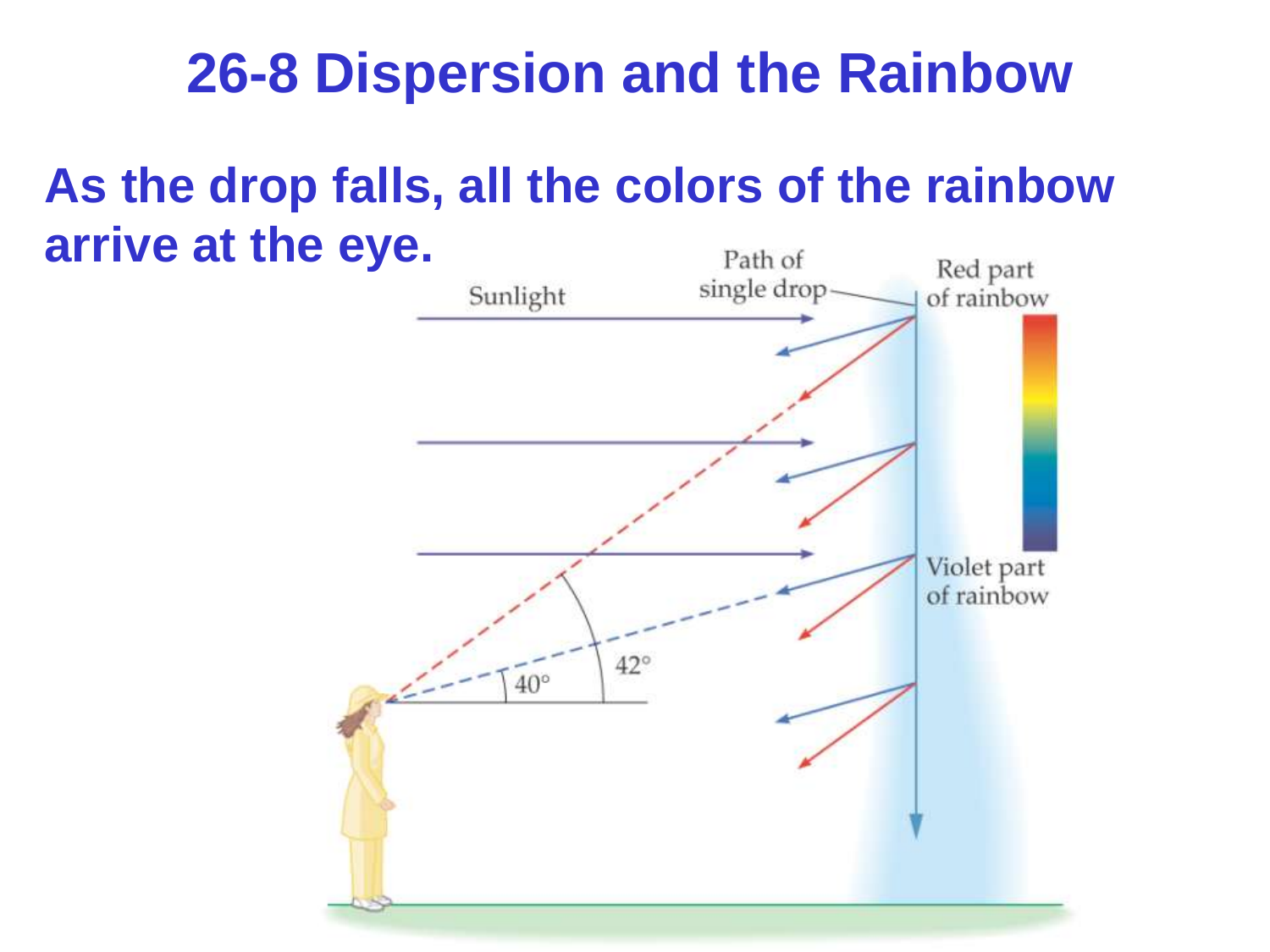#### **Sometimes a faint secondary arc can be seen.**



Copyright @ 2007 Pearson Prentice Hall, Inc.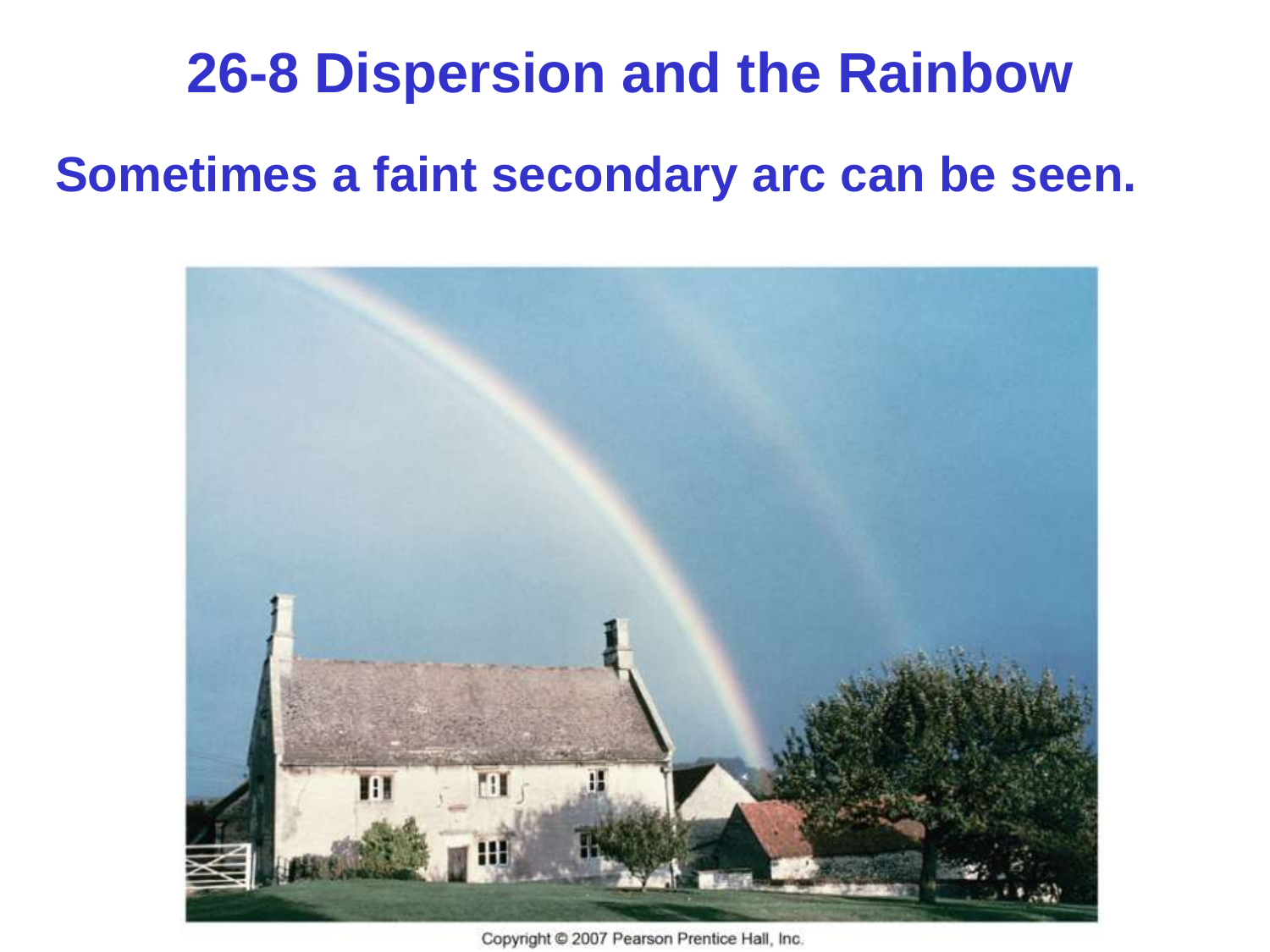- **A wave front is a surface along which the wave phase is constant. Rays, perpendicular to the wave fronts, indicate the direction of propagation.**
- **The angle of incidence equals the angle of reflection.**
- **The image formed by a plane mirror is upright, but appears reversed left to right; appears to be the same distance behind the mirror as the object is in front of it; and is the same size as the object.**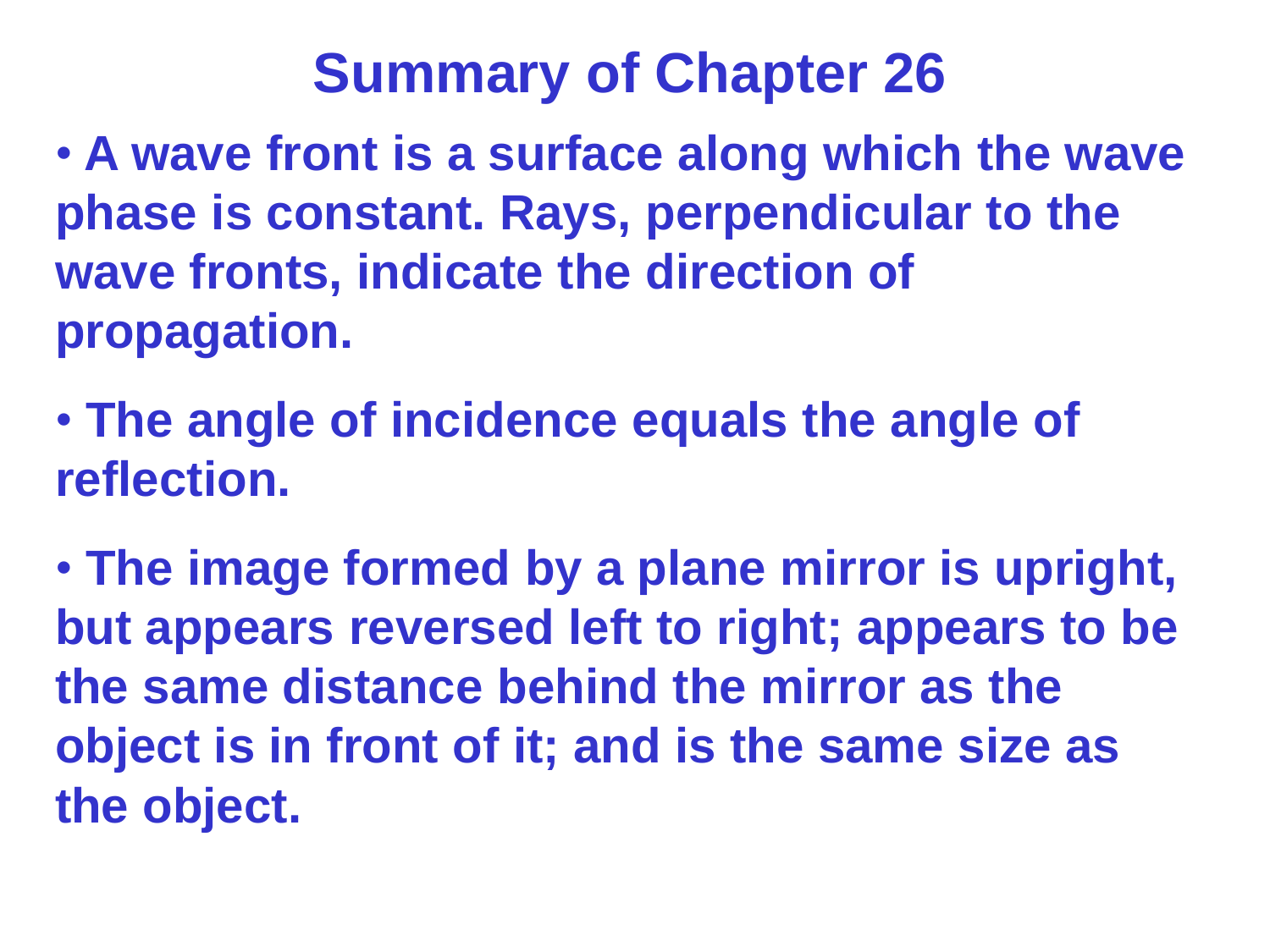- **Spherical mirrors have spherical reflecting surfaces. A concave mirror is curved inward, and a convex one outward.**
- **Focal length of a convex mirror:**  $f = -\frac{1}{2}R$
- **Focal length of a concave mirror:**  $f = \frac{1}{2}R$
- **An image is real if light passes through it, virtual if it does not.**
- **Mirror equation:**

$$
\frac{1}{d_{\rm o}} + \frac{1}{d_{\rm i}} = \frac{1}{f}
$$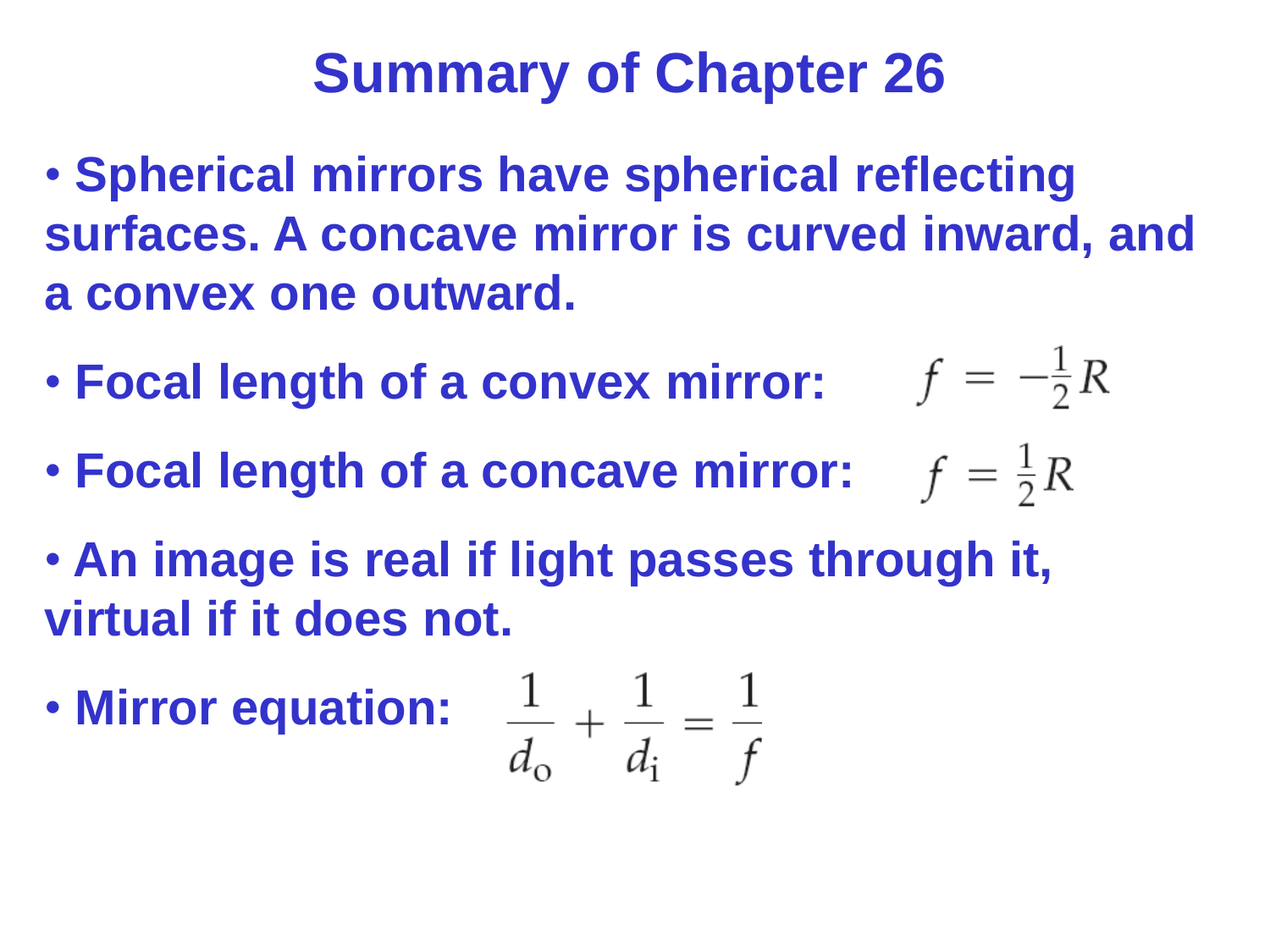• Magnification: 
$$
m = -\frac{d_i}{d_o}
$$

- **Refraction is the change in direction of light due to a change in speed.**
- **The index of refraction gives the speed of light in a medium:**

$$
v = \frac{c}{n}
$$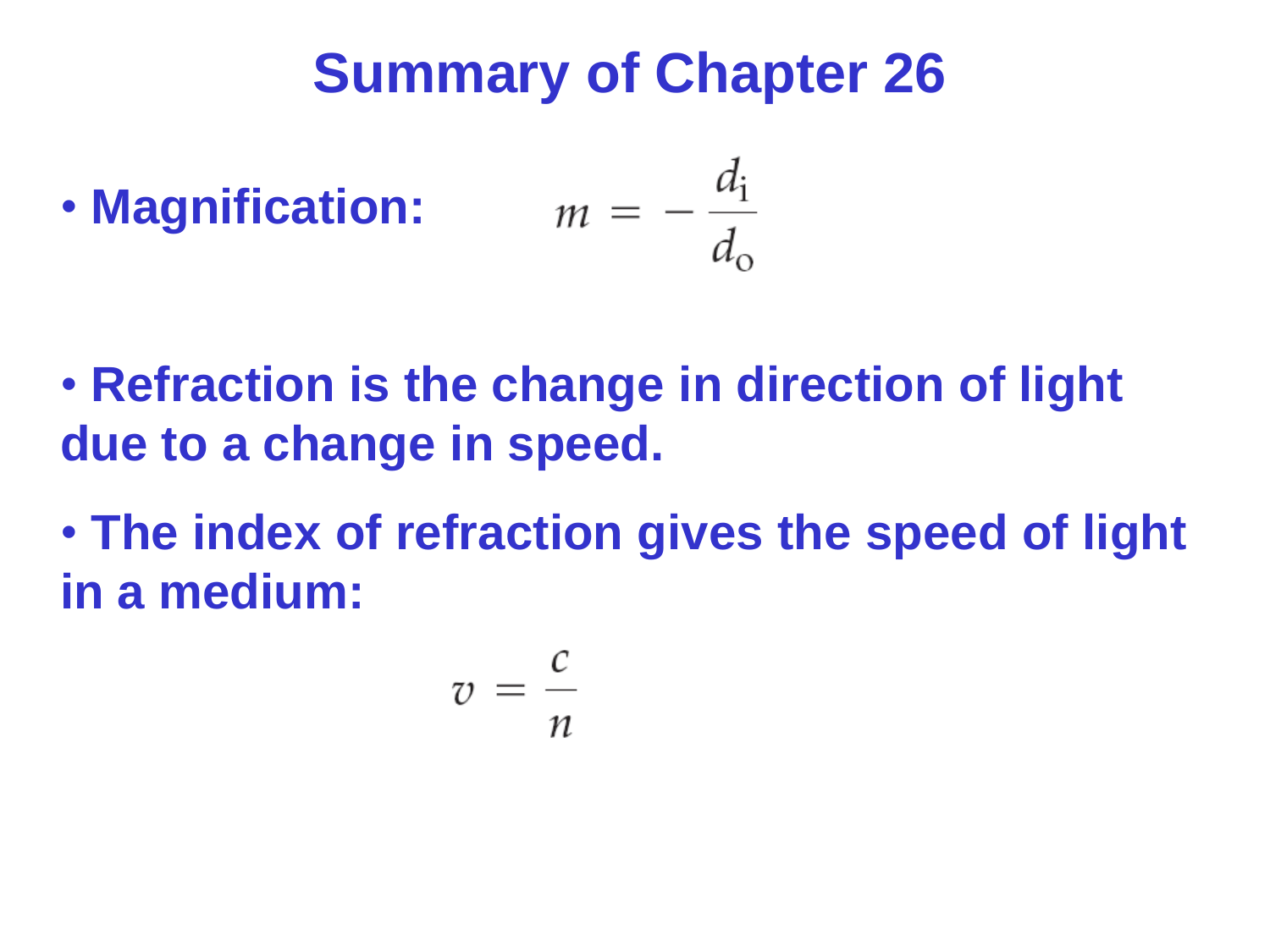- **Snell's law:**  $n_1 \sin \theta_1 = n_2 \sin \theta_2$
- **Light entering a medium of higher** *n* **is bent towards the normal; light entering a medium of lower** *n* **is bent away from the normal.**
- **When light enters a medium of lower** *n***, there is a critical angle beyond which the light will be totally reflected.**

$$
\sin \theta_{\rm c} = \frac{n_2}{n_1}
$$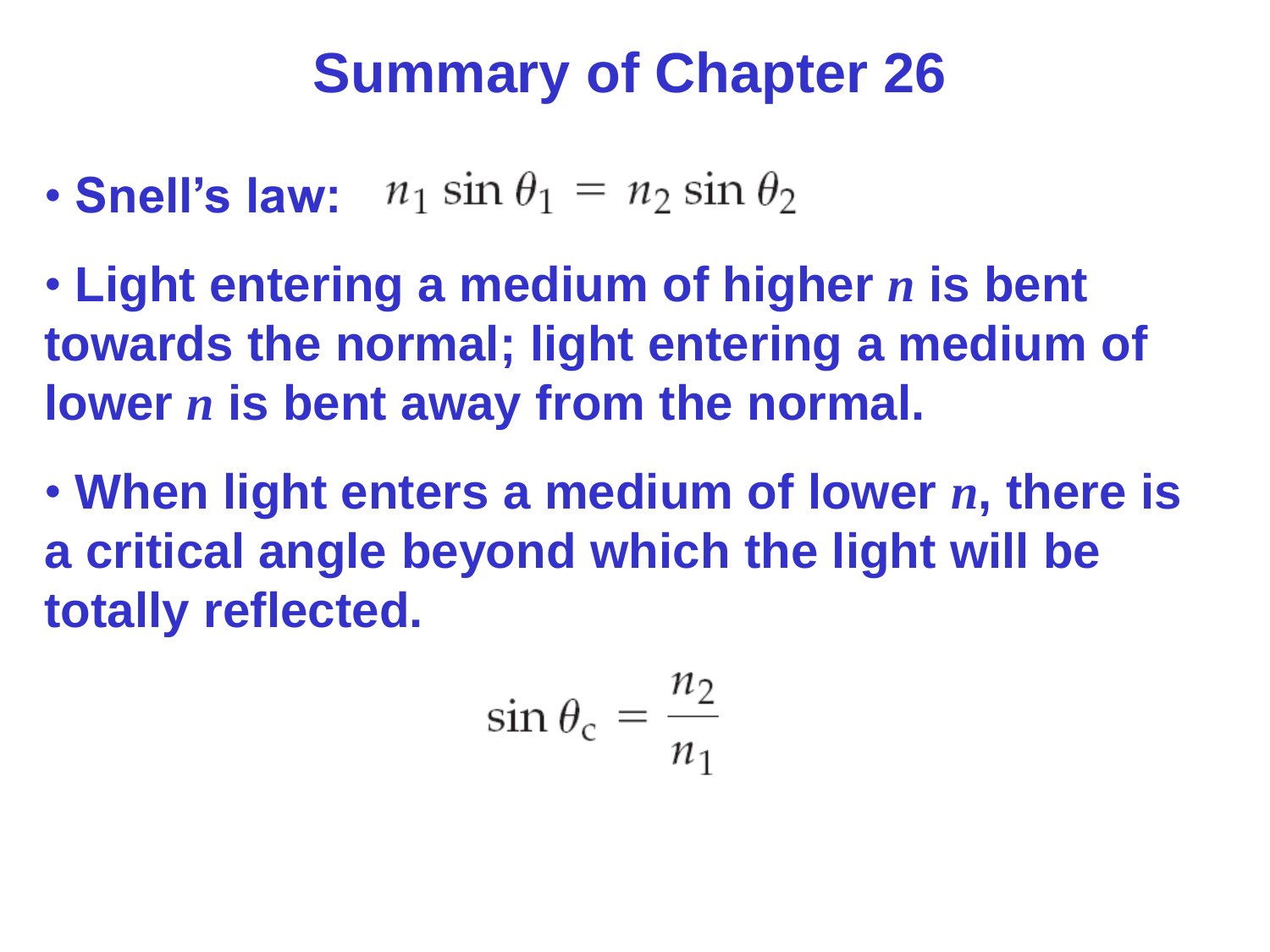• **At Brewster's angle, the reflected light is totally polarized:**

$$
an \theta_{\rm B} = \frac{n_2}{n_1}
$$

- **A lens uses refraction to bend light and form images.**
- **Thin-lens equation:**

$$
\frac{1}{d_{\rm o}} + \frac{1}{d_{\rm i}} = \frac{1}{f}
$$